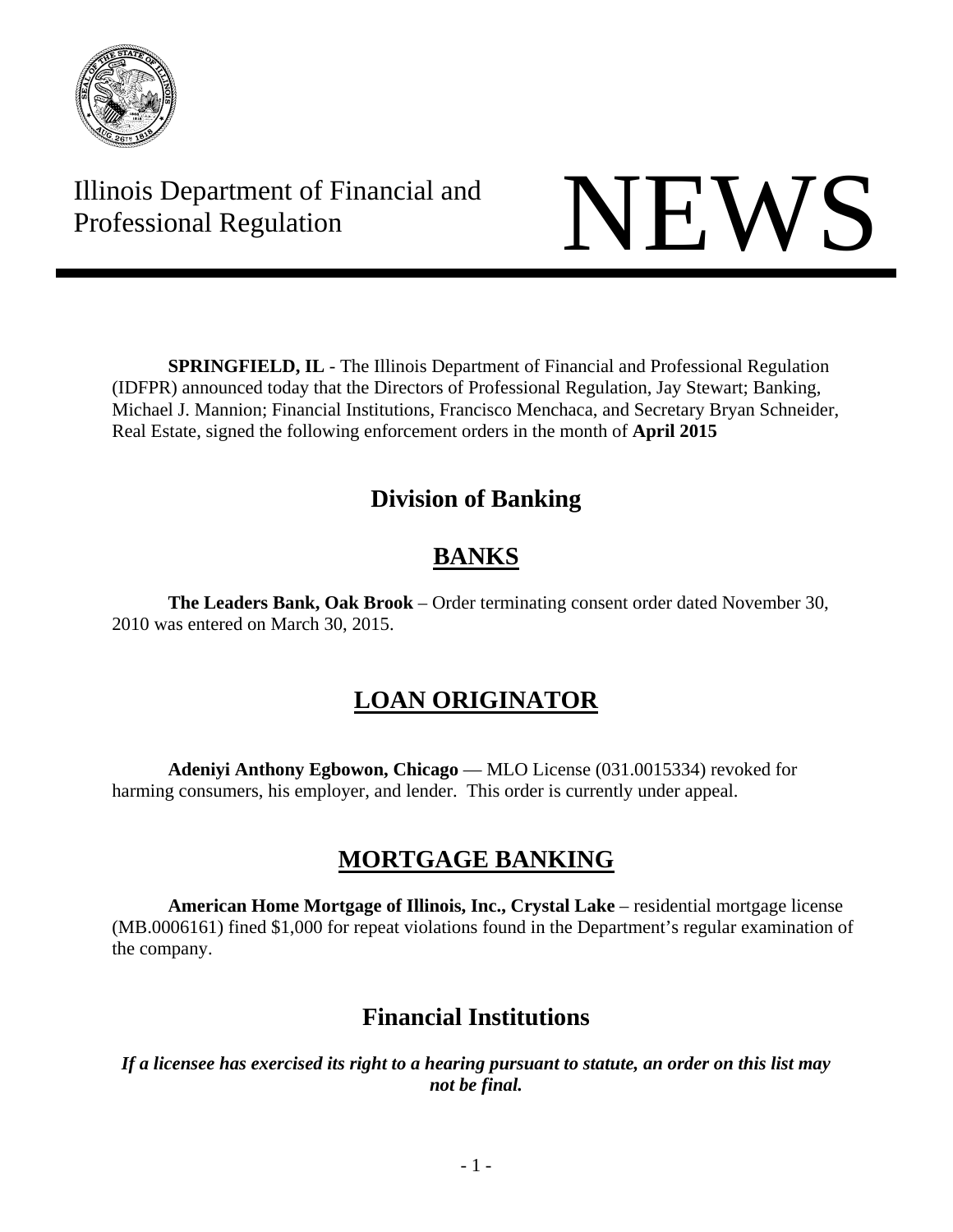### **Currency Exchange Section**

 **#10 Check Agencies, Inc., 6321 S. Martin Luther King Drive, Chicago -** currency exchange license (3788) fined \$1,000 for over charging for issuing money orders.

 **Booth Currency Exchange, Inc., 14126 S. Bell Road, Homer Glen -** currency exchange license (3614) fined \$1,000 for failure to maintain the statutorily required minimum net worth at time of examination.

**Envios Express Villa Park, 424 N. Ardmore Avenue, Villa Park - currency exchange** license (4132) fined \$3,000 for failure to maintain the statutorily required minimum net worth for two (2) months during the examination period.

**J & P Casa de Cambio, Inc., 6728 N. Clark Street, Chicago - currency exchange** license (4084) fined \$1,000 for failure to maintain the statutorily required minimum net worth during the examination period.

**J & P Casa de Cambio, Inc., 7060 N. Clark Street, Chicago - currency exchange** license (4091) fined \$1,000 for failure to maintain the statutorily required minimum net worth during the examination period.

 **La Sol-Adela, LLC, 1217 Irving Park Road, Bensenville -** currency exchange license (4159) fined \$1,000 for failure to maintain the statutorily required minimum net worth during the examination period.

 **New 112th & Vincennes Currency Exchange, Inc., 11207 S. Vincennes, Chicago**  currency exchange license (4010) fined \$1,000 for failure to maintain the statutorily required minimum net worth at time of examination.

 **New Laramie & 25th Currency Exchange, Inc., 2444 S. Laramie Avenue, Cicero**  currency exchange license (3706) fined \$1,000 for not having the fee posted for the receiving of a fax and for not depositing checks in a timely manner.

 **New Ogden Milwaukee Currency Exchange, Inc., 800 N. Milwaukee, Chicago**  currency exchange license (3727) fined \$4,000 for failure to maintain the statutorily required minimum net worth at time of examination and during the examination period.

### **Consumer Credit Section**

 **Blackhawk Finance, Inc., Des Plaines** – SFA license (1294) fined \$2,000 for the following violation: Licensee did not maintain a positive net worth of a minimum of \$30,000.

 **Budco Financial Services, LLC, Detroit, MI –** SFA license (1450) fined \$12,125 for the following violations: Lender made or purchased loans without the required license; licensee purchased sales finance contracts from seller using a contract, security instrument, or other document not in conformance with the provisions of the Retail Installment/ Motor Vehicle Retail Installment Sales Act or other State/ Fed Statues, and the payment schedule does not accurately disclose the first payment due date.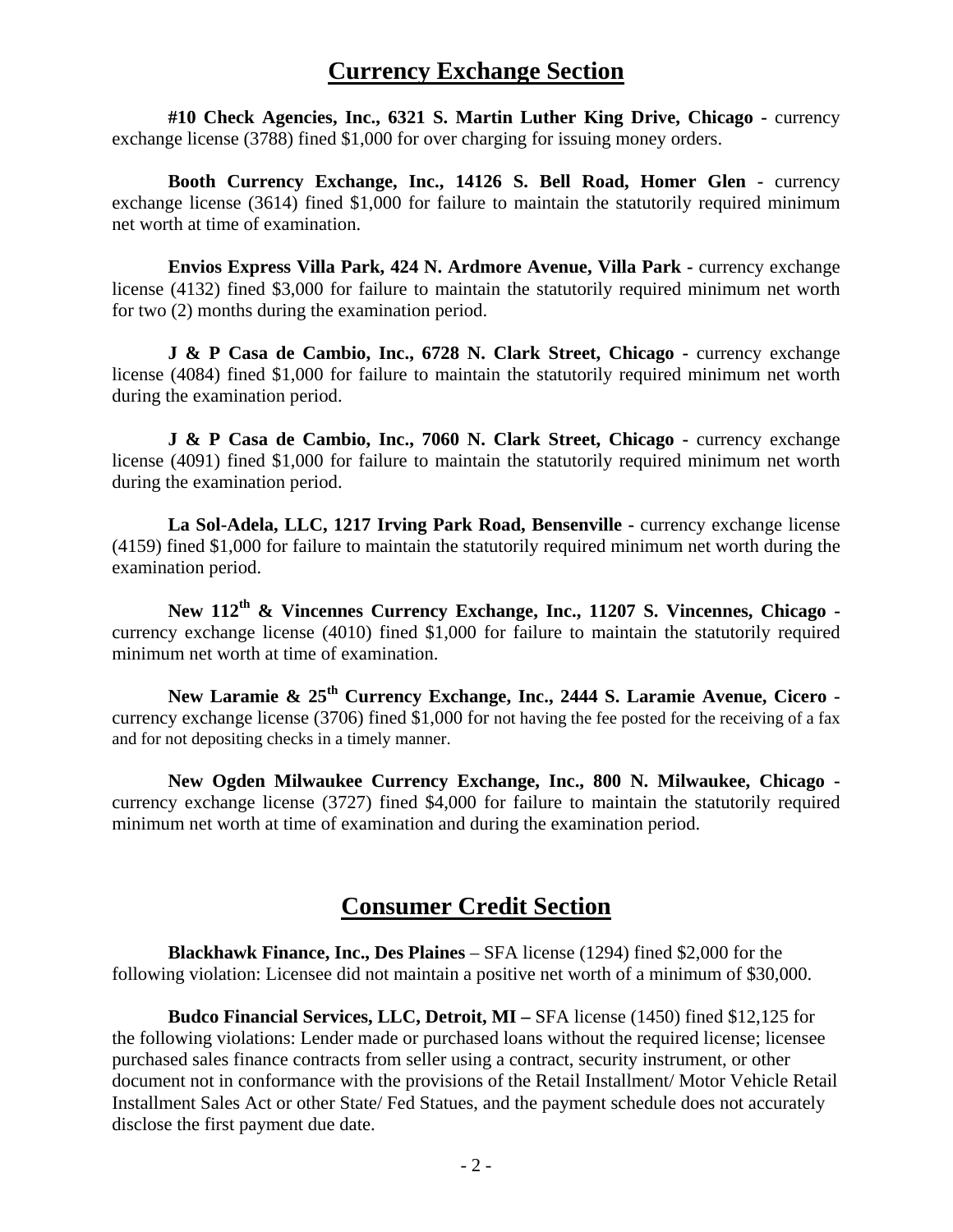**CNU of Illinois, LLC, Chicago** – PLRA license (1248) fined \$1,650 for the following violations: The loan contract does not accurately disclose the schedule of payments or the total of payments; lender made an installment payday loan exceeding 22.5% of the obligor's gross monthly income or lender made a payday loan exceeding 25% of the obligor's gross monthly income, and licensee did not refund unearned finance charges based on the actuarial method.

 **Compass Equipment Finance, LLC, Burr Ridge** – SFA license (1295) fined \$2,050 for the following violations: Improper simple interest calculations and original documents, or approved equivalent, not cancelled or returned following payoff.

 **Drive Now Acceptance, LLC, East Dundee –** SFA license (1408) fined \$1,600 for the following violations: The loan document or other legal instrument contains blanks and file does not contain evidence of a contract signed or acknowledged by the borrower.

**First American Cash Advance, Inc., Chicago** – CILA license (3207) fined \$2,000 for the following violation: Lender has both PL and CILA license and is making loans not permitted under this Act.

 **Genesis Financial & Payment Systems Illinois, LLC, Northbrook** - PLRA license (1804) fined \$9,600 for the following violations: Lender did not enter into the database that the borrower's loan was paid in full or cancelled on the day the transaction was madeand lender did not properly enter loan(s) into the database on the day made.

 **Genesis Financial & Payment Systems Illinois, LLC, Chicago** – PLRA license (1805) fined \$3,000 for the following violations: Lender did not obtain any official documentation of the borrower's income before making a payday or title-secured loan; lender made an installment payday loan exceeding 22.5% of the obligor's gross monthly income or lender made a payday loan exceeding 25% of the obligor's gross monthly income.

**PNR, Inc., Rockford** – PLRA license (1914) fined \$5,000 for the following violation: All loans made pursuant to the Act must include a signed form by the debtor stating that the debtor is either a covered military member/covered dependent, or that the debtor is not consider a covered military member/dependent as defined in Section 210.1.

 **QC Financial Services, Inc., Danville** – PLRA license (1255) fined \$2,900 for the following violations: Lender did not enter into the database that the borrower's loan was paid in full or cancelled on the day the transaction was made; lender did not properly enter loan(s) into the database on the day made., and installment payday loan is not fully amortized or is not repayable in substantially equal and consecutive installments.

 **QC Financial Services, Inc., Joliet** – PLRA license (1258) fined \$1,000 for the following violation: Lender made an installment payday loan exceeding 22.5% of the obligor's gross monthly income or Lender made a payday loan exceeding 25% of the obligor's gross monthly income.

**QC Financial Services, Inc., Peoria** – PLRA license (1259) fined \$1,000 for the following violation: Installment payday loan is not fully amortized or is not repayable in substantially equal and consecutive installments.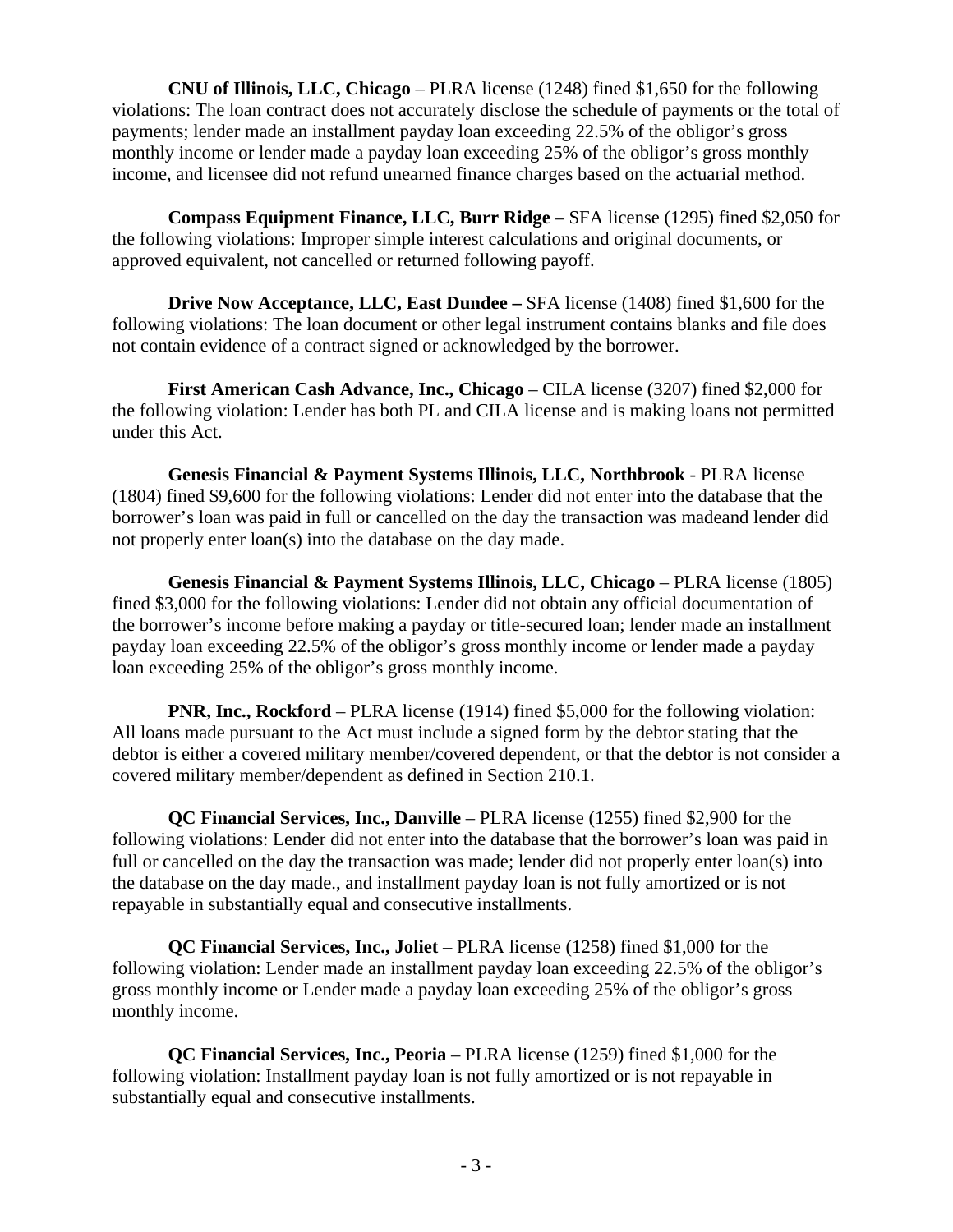**QC Financial Services, Inc., Belleville** – PLRA license (1263) fined \$2,000 for the following violations: Lender did not obtain any official documentation of the borrower's income before making a payday or title-secured loan; lender made an Installment payday loan exceeding 22.5% of the obligor's gross monthly income or lender made a payday loan exceeding 25% of the obligor's gross monthly income.

 **QC Financial Services, Inc., Springfield –** PLRA license (1275) fined \$12,100 for the following violations: Security is not properly disclosed; licensee makes misleading or deceptive statements regarding the payday loan or any consequences thereof, and official income documentation was not the required type for a payday loan or was not for income for the 30 days preceding the loan.

 **QC Financial Services, Inc., Champaign** – PLRA license (1500) fined \$2,000 for the following violations: Lender did not input accurate information into the database to determine if the obligor was eligible for a loan and installment payday loan is not fully amortized or is not repayable in substantially equal or consecutive installments.

 **Redbird Financial, LLC, Palatine** – CILA license (1941) fined \$4,000 for the following violation: Lender did not verify that the loan was permissible.

 **RRB Finance, LLC, Rockford** – CILA/SFA license (3847) fined \$1,500 for the following violation: Security is not properly disclosed.

 **Sir Finance Corporation, Chicago –** CILA license (167) fined \$1,000 for the following violation: Improper simple interest calculations.

 **Sir Finance Corporation, Chicago –** CILA license (410) fined \$1,000 for the following violation: Improper simple interest calculations.

**U Drive Acceptance, LLC, Skokie** – SFA license (1436) fined \$1,800 for the following violations: Security is not properly disclosed; licensee did not deliver or mail to the borrower an affidavit of defense, and the Licensee did not have receipts to document charges in connection with the sale of collateral.

 **Universal Cash Express, Inc., Woodstock** – CILA license (2392) fined \$2,000 for the following violation: Lender did not input accurate information into the database to determine if the obligor was eligible for a loan.

 **Zingo Cash Illinois, LLC, Vernon Hills –** CILA license (3686) fined \$2,950 for the following violations: Small consumer loan is not fully amortized or is not repayable in its entirety in a minimum of six substantially equal payments with a period of not less than 180 days to maturity; licensee did not properly update the state database with the required information within 90 days of when the events occurred, and the disclosure of the schedule of payments does not indicate the frequency of payments.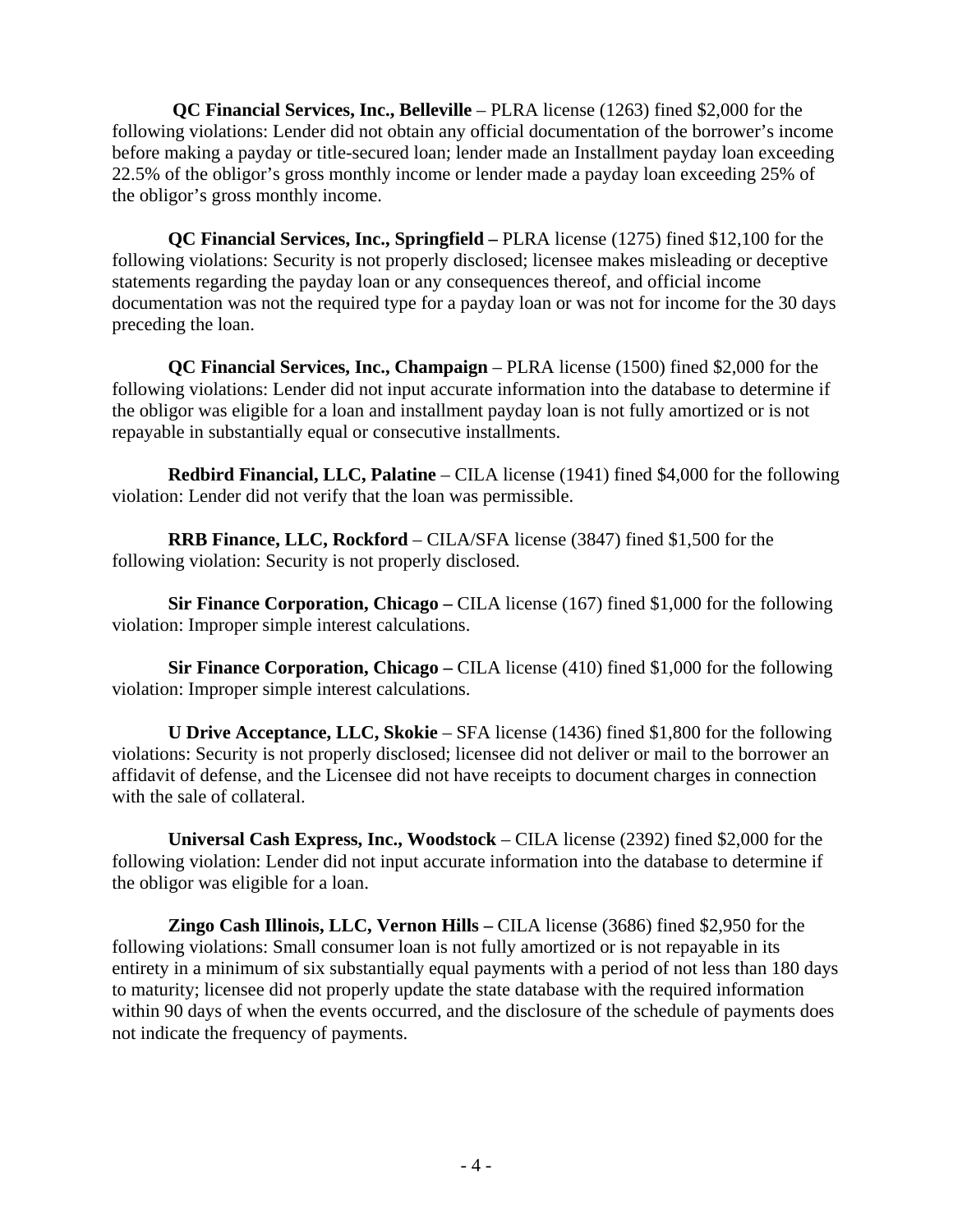## **Professional Regulation**

#### **ACCOUNTANT**

**Nathan Suddeth, Gibsonia, PA** – licensed certified public accountant license (065- 029071) reprimanded after being sanctioned by the Public Company Oversight Accounting Board ("PCAOB") on September 10, 2013 regarding violations of PCAOB Rules and auditing standards in connection with a PCAOB Board inspection of Respondent's audit work papers regarding an audit clerk.

#### **APPRAISER**

**Daniel Villarreal, Berwyn** – certified real estate appraiser license (556-002001) indefinitely suspended for a minimum of one year after Respondent prepared a misleading appraisal report containing a series of errors and omissions.

#### **AUCTIONEER**

**Robert Hintze, Mazon** –auctioneer license (440-000682) fined \$200 for conducting an auction without a written auction contract, conducting an auction and performing auction services without a written contract entered into prior to the date of the auction, and for operating under an unregistered assumed business name.

**Lyndell Heinzmann, Kinmundy** – auctioneer license (441-001310) restored with reprimand and fined \$500 for failing to complete required continuing education on time.

**Judy Hintze, Mazon** – (unlicensed) ordered to cease and desist the unlicensed practice of auctioneer activities.

#### **BARBER, COSMETOLOGY, ESTHETICS AND NAIL TECHNOLOGY**

**Booker Jackson, Fairview Heights** – barber license (006-064464) restored to probation for two years.

**Harvey Jackson, Swansea** – barber license (006-062323) restored to indefinite probation for a minimum of one year and effective upon payment of fees and filing of forms.

**Matthew Konwent, Yorkville** – barber license (006-064840) issued and placed on indefinite probation for a minimum of eight months due to prior criminal convictions.

**Dominic Moore, Alsip** – barber license (006-064834) issued and suspended for one year, followed by being placed on probation for two years due to criminal convictions and practicing without a license.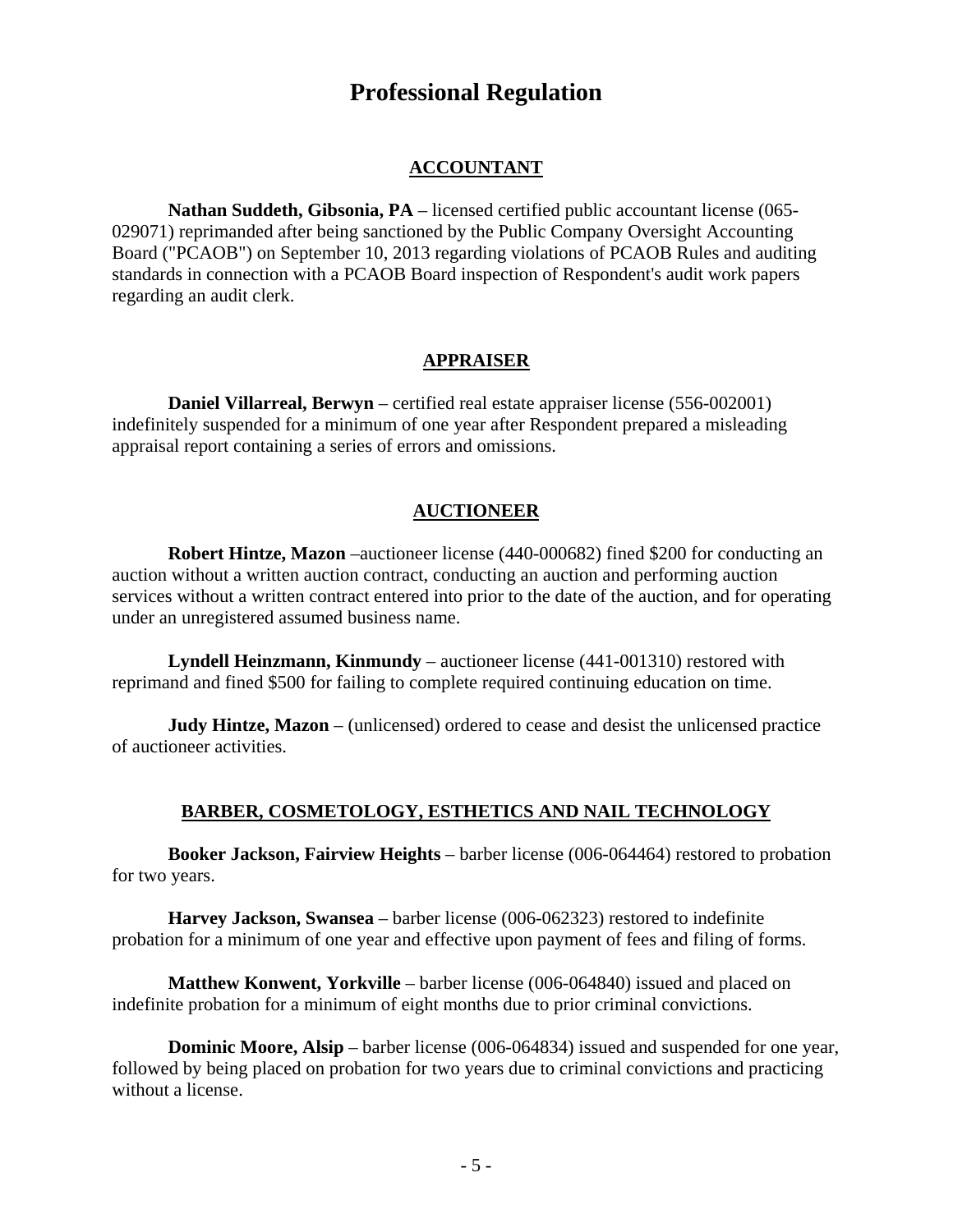**Angela Lockhart, Loves Park** – licensed barber teacher license (007-000453) suspended for being more than 30 days delinquent in the payment of child support.

The following individuals' cosmetology licenses were placed in refuse to renew status after defaulting on an Illinois Educational Loan:

**Lisa Bopes, Sterling** – cosmetology license (011-309061) issued and placed on indefinite probation based on felony convictions.

**Mary Browne, Des Plaines** – cosmetology license (011-170291) restored with reprimand and fined \$1,500 for practicing during the period her license was not renewed.

**Robert Colon, Melrose Park** – cosmetology license (011-309060) issued and placed on indefinite probation for a minimum of eight months due to prior criminal convictions.

**Tyrone Etheridge, Centralia** – cosmetology license (011-288728) automatically, indefinitely suspended due to a failure to comply with terms of a prior consent order.

**Michael Lewis, Chicago** – cosmetology license (011-235172) restored to probation for two years.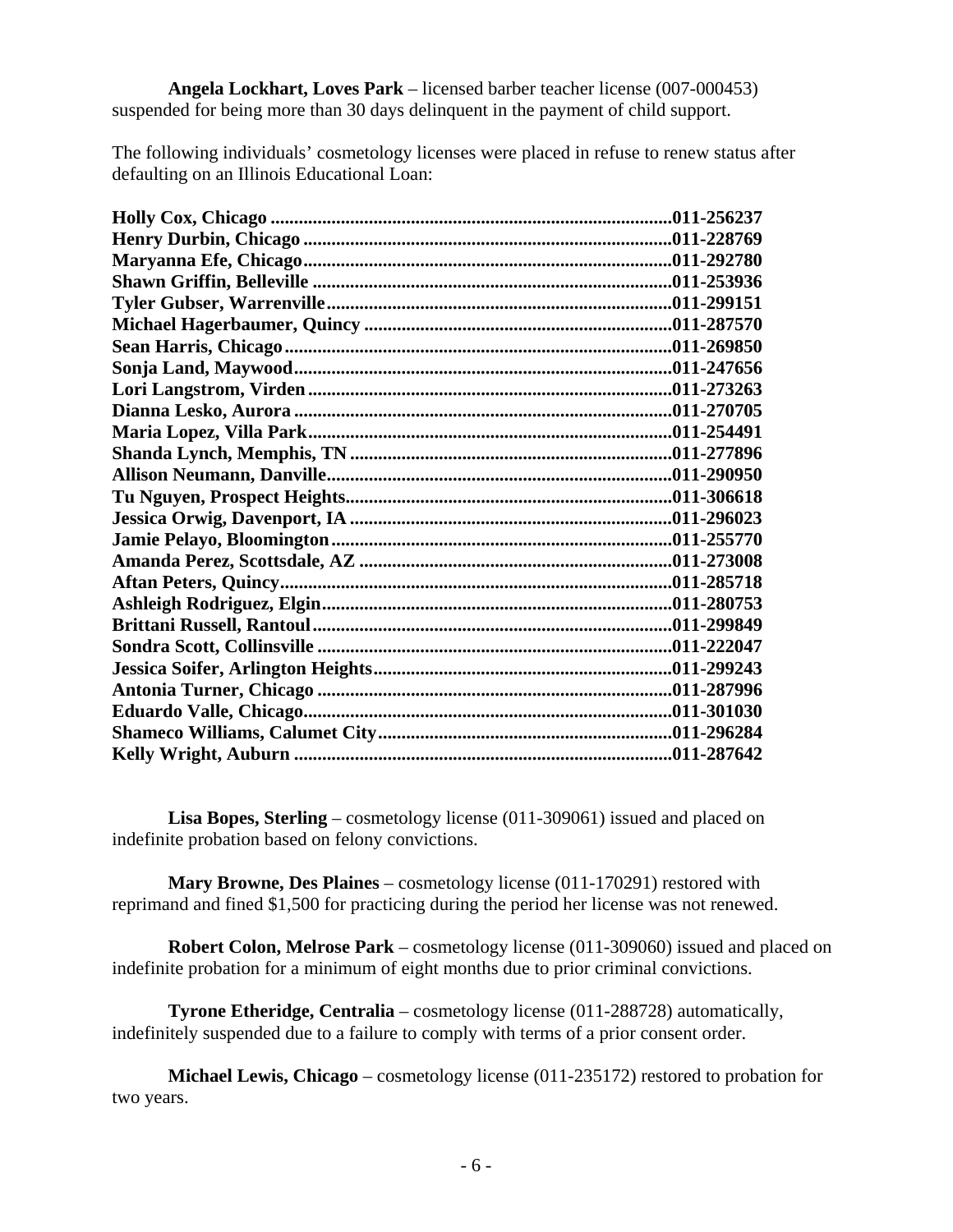**Ammata Phommasone, Charlotte, NC** – cosmetology license (011-309254) issued and placed on probation for two years based on felony convictions and for unprofessional conduct.

**Lee Ann Sims, Merrilville, IN** – cosmetology license (011-243266) restored with reprimand and fined \$350 after practiced on a non-renewed license.

**Lisa Huynh, Lake Villa** – nail technician license (169-001345) indefinitely suspended and must complete continuing education and fined \$500 based on Respondent injuring a client.

**Quan Le, Dixon** – nail technician license (169-007719) ordered to cease and desist practicing nail technology on a non-renewed license.

**Lynette McCreary, Glendale Heights** – nail technician license (169-025462) issued and placed on probation for two years based on felony convictions and unprofessional conduct.

**#1 Nails, Fairview Heights** – salon license (189-013428) indefinitely suspended and fined \$5,000 for operating the salon in an unsanitary manner and employing unlicensed persons to perform nail care services.

**Aces of Fades Inc., Crest Hills** – salon license (189-014116) reprimanded and fined \$1,500 for employing unlicensed persons to perform barbering services.

**LT Nails Hairs Salon, Pingree Grove** – salon license (189app3278478) to be issued and placed on probation for one year and fined \$2,500 after salon operated prior to licensure, aiding and assisting unlicensed practice and for unprofessional conduct.

**Silk Style Lounge, Norridge** – salon license (189app3462899) is to be issued with a reprimand and fined \$1,000 after the salon operated prior to licensure, and for aiding and assisting unlicensed practice.

**Today Nail Spa, Fairview Heights** – salon license (189-012670) **and Hai Phuc Nguyen, St. Louis, MO** – nail technician license (169-018993) each placed on probation for two years and fined a total of \$1,000 for operating the salon with unlicensed persons providing nail care services and operating in an unsanitary manner.

**World Trading, Inc., Waterloo, St. Louis, MO** – salon license (189-014463) and **Amie N. Cam, St. Louis, Mo** – cosmetology license (011-291822) and nail technician license (169- 018340) are all placed on probation for one year and fined \$500, owed jointly and severally after salon operated in an unsanitary manner and with unlicensed persons.

**Lovina Ekeowa, Waukegan** – hair braider teacher license (259-000096) and **Lovina's African Braids and Beauty Supply, Waukegan** – salon license (189-016052) both reprimanded and fine \$500, owed jointly and severally for aiding and assisting unlicensed practice.

#### **COLLECTION AGENCY**

**Credit Protection Association LP, Dallas, TX** – collection agency branch license (009 app3434052) is to be issued with a reprimand due to a sister-state discipline.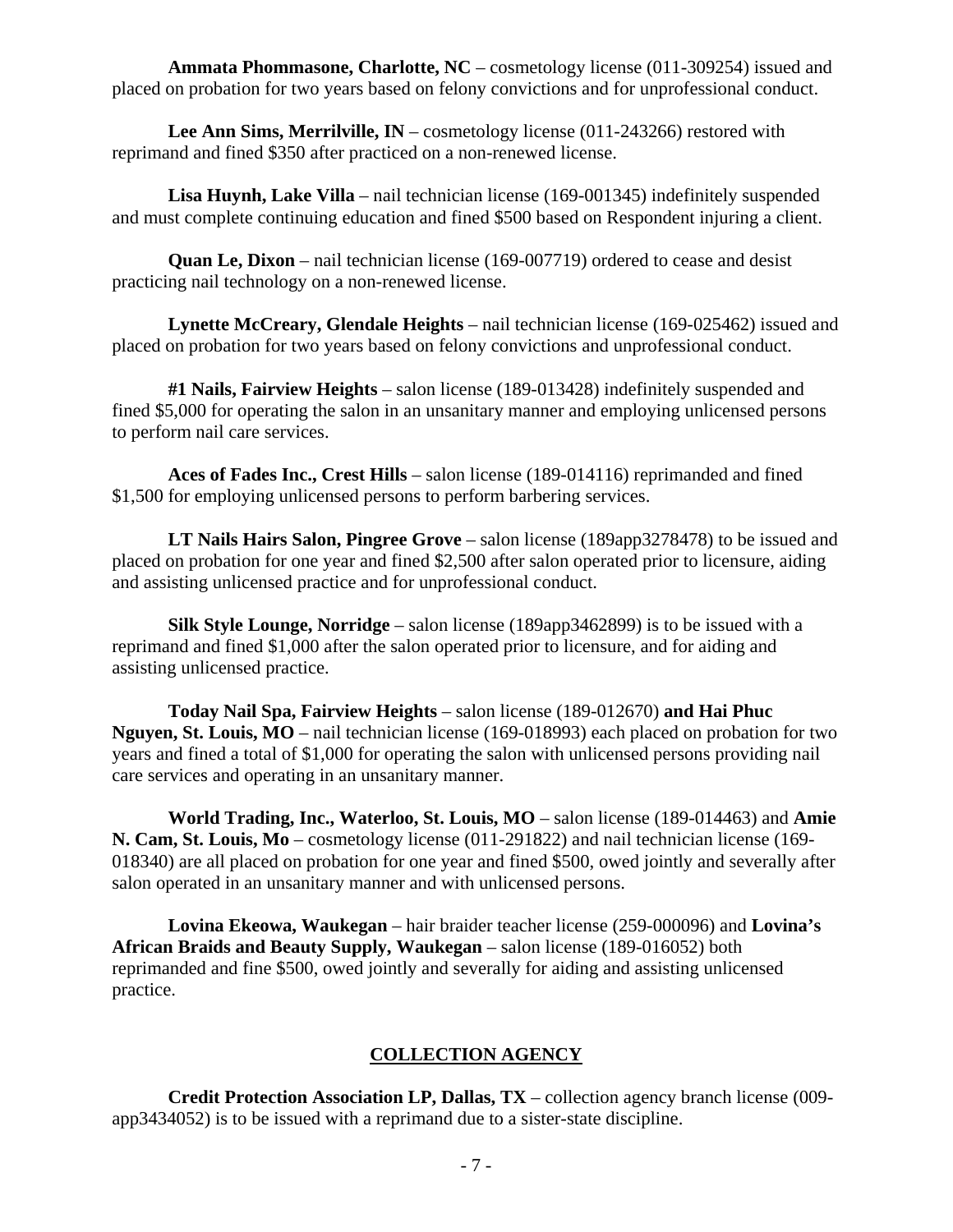#### **DENTAL**

**Daniel Brady, McHenry** – dental license (019-024255) reprimanded, must complete additional continuing education hours, and fined \$1,000 after he failed to supervise an administrative employee which resulted in delays in returning a patient's overpayment for dental treatment and in responding to the Department's request for documentation.

**Geoffrey Partlow, Beach Park** – dental license (019-026656) placed in refuse to renew status after defaulted on an Illinois educational loan.

**Anna Pelak, Palatine** – dental license (019-020825) suspended for seven days, followed by being placed on indefinite probation for a minimum of two years and fined \$10,000 based upon allegations that Dr. Pelak engaged in repeated irregularities in billing for services rendered to patients, failed to establish and maintain adequate records of patient care and treatment, and engaged in misleading advertising.

The following individuals' dental hygienist licenses were placed in refuse to renew status after defaulting on an Illinois Education Loan:

#### **DETECTIVE, ALARM, SECURITY, FINGERPRINT VENDOR AND LOCKSMITH**

**Ross Radke, Manville** – private detective license (115-001766) placed in refuse to renew status and fined \$5,000 and permanent employee registration card (129-235853) revoked for a theft conviction, being in possession of a firearm without a valid Firearm Control Card, and making a stop at the liquor store carrying a weapon while allegedly engaged in the performance of duties.

**Matthew Barkley, Oswego** – permanent employee registration card (129-279313) indefinitely suspended for a minimum of two years following conviction for public indecency/lewd exposure.

**Jayce Chavez, Calumet City** – permanent employee registration card (129-386128) issued and placed on probation for two years due to criminal conviction(s).

**Tracy Cole, Chicago** – permanent employee registration card (129-386553) issued on probation for two years due to criminal conviction(s).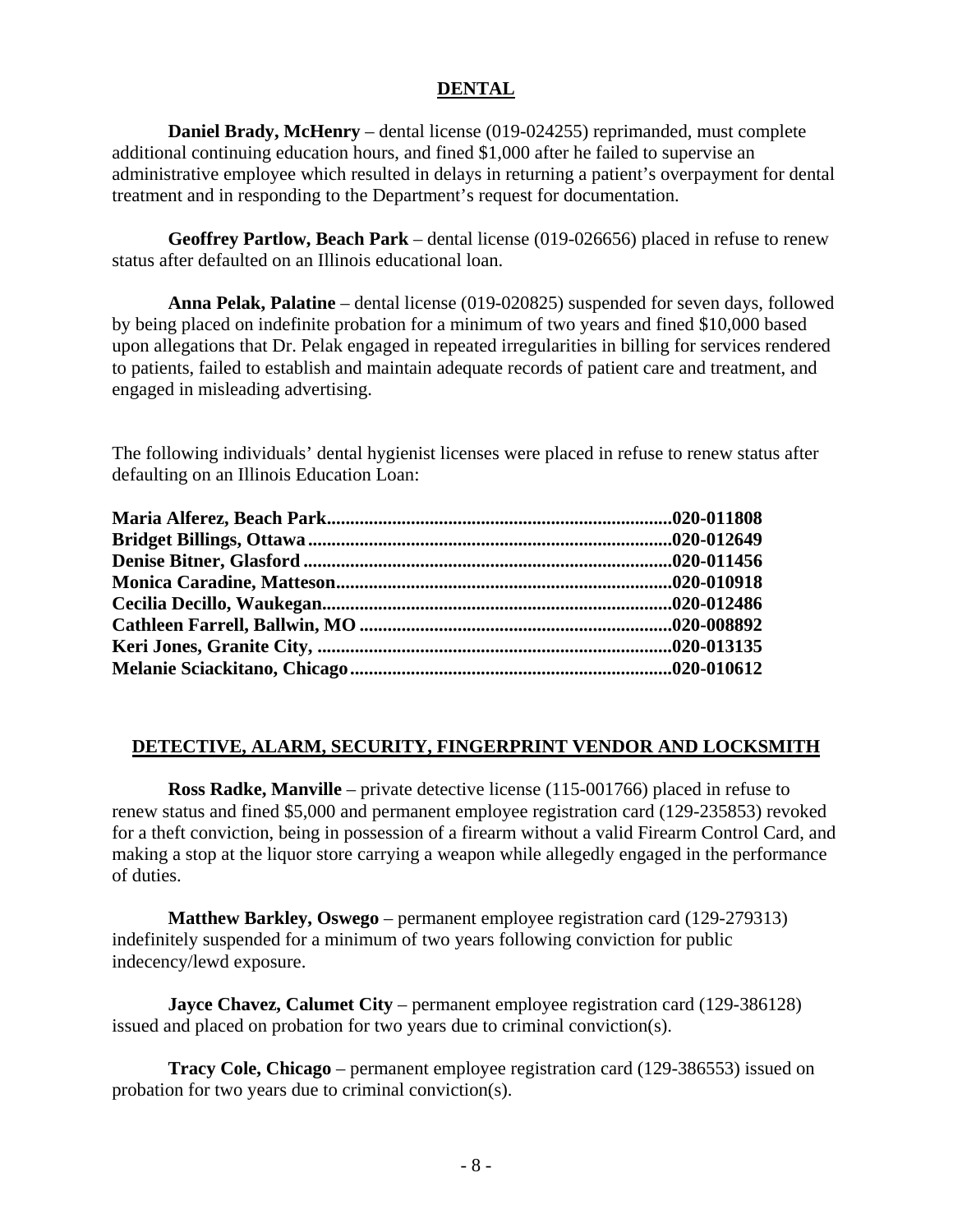**Khrine Fields, Chicago** – permanent employee registration card (129-242278) placed on probation for two years for failing to report an arrest and conviction for delivery of a controlled substance in Cook County.

**Iechia French, Chicago** – permanent employee registration card (129-386555) issued on probation for three years due to criminal conviction(s).

**Leonel Gallego, Romeoville** – permanent employee registration card (129-026033) placed on probation for two years and fined \$2,000 for failure to report arrest for possession of ammunition without a FOID and for possessing a firearm without a FOID and was in possession of an altered PERC, as well as holding himself out to be a security contractor without a license.

**Ryan Krusinger, Frankfort** – permanent employee registration card (129-324387) revoked for failing to report being arrested and for being convicted of several felony offenses.

**Lisa Mallet, Chicago** – permanent employee registration card (129-386127) issued and placed on probation for one year due to criminal conviction(s).

**William O'Brien, Chicago** – permanent employee registration card (129-298609) placed in refuse to renew status for being more than 30 days delinquent in the payment of child support.

**Dwight Osborne, Chicago** – permanent employee registration card (129-328770) placed in refuse to renew status for being more than 30 days delinquent in the payment of child support.

**Shauna Pettenger, Rockford** – permanent employee registration card (129-361798) indefinitely suspended for a minimum of 10 years due to felony conviction for indecent solicitation and aggravated criminal sexual abuse of minors related to her job as a security guard because indecent solicitation of minors took place at the high school where respondent was posted as a security guard – and for failure to report arrest and conviction.

**Larry Phillips, East Peoria** – permanent employee registration card (129-379620) placed in refuse to renew status for being more than 30 days delinquent in the payment of child support.

**John Remy, Milan** – permanent employee registration card (129-125152) placed in refuse to renew status due to felony convictions for threatening a public official and attempting to threaten a public official, as well as failure to report his arrest and conviction.

**Levall Robinson, Chicago** – permanent employee registration card (129-353946) placed on probation for three years due to criminal conviction(s).

**Vincent Soto, Elmwood Park** – permanent employee registration card (129-292824) placed on probation for two years and fined \$1,000 for letting his brother use his credentials while conducting a tenant check.

**Christopher Sykes, Chicago** – permanent employee registration card (129-353269) placed in refuse to renew status for being more than 30 days delinquent in the payment of child support.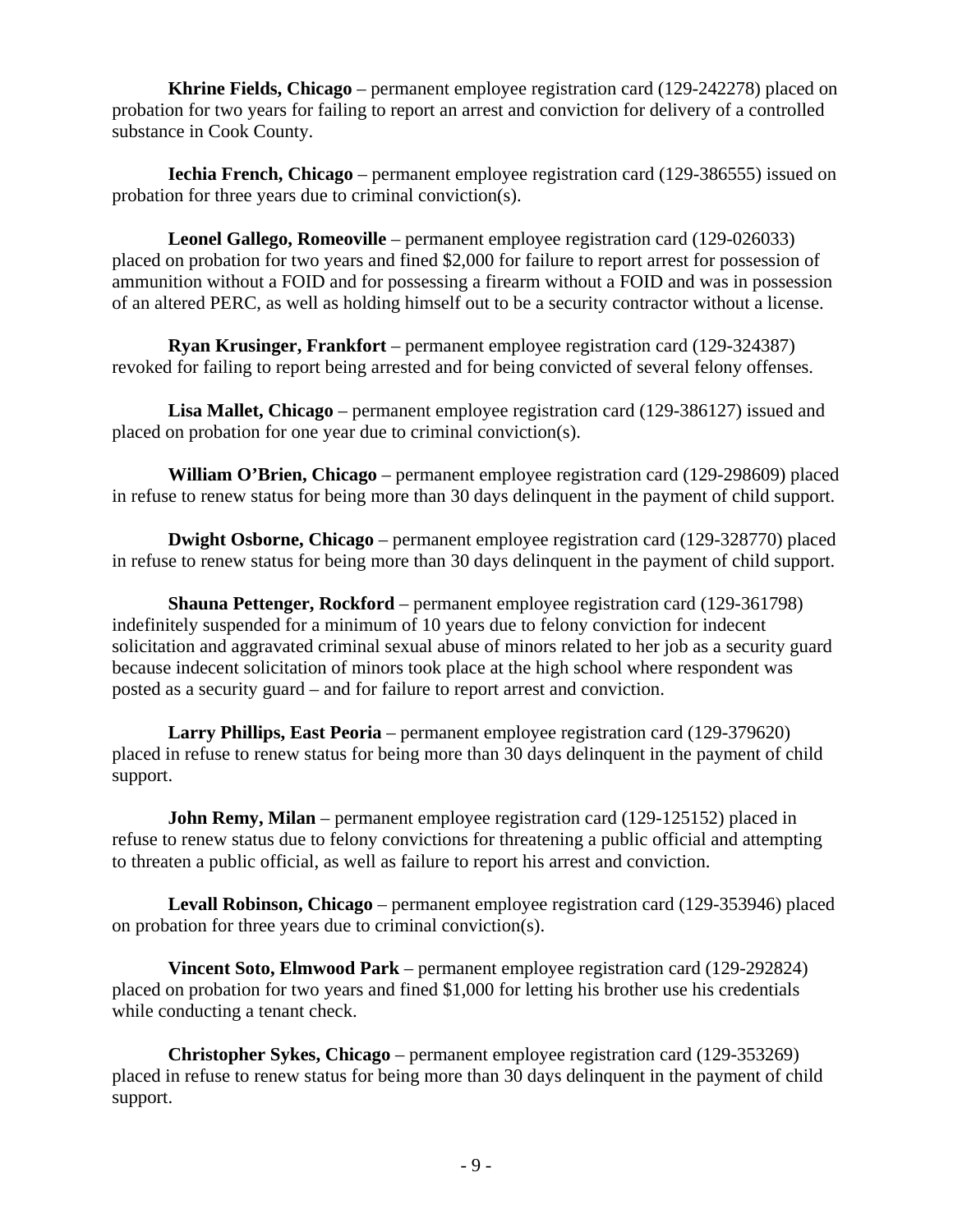**Stanford Williams, Chicago** – permanent employee registration card (129-386125) placed on probation for two years due to criminal convictions.

**Sean Davis, Chicago** – firearm control card (229-079462) issued and placed on probation for one year for falsifying application by answering "no" to question asking whether he had ever been disciplined even though he had been disciplined in 2002 for failing to report his license had been put on probation in 2006 for failing to report a criminal conviction.

**Albert McBeth, Calumet Park** – firearm control card (229-079522) issued and placed on probation for one year after falsified application by stating "no" to question on application that asked whether he had ever been disciplined under the Private Detective Act or Rules when his permanent employee registration card was revoked in 2011 and his permanent employee registration card was restored on one year probation that he is still serving until June of 2015.

**City of Madison, Madison** – (unlicensed), **Mike Foley, Madison** – (unlicensed) and **Jack McKinney, Madison** – (unlicensed) all ordered to cease and desist unlicensed practice of private alarm contractor agency and private alarm contractor.

### **FUNERAL DIRECTORS & EMBALMERS**

**Lawrence Coulon, Rolling Meadows** – funeral director and embalmer license (034- 014989) placed in refuse to renew status based on unprofessional conduct.

**David Jacobson, Evanston** – funeral director and embalmer license (034-012372) fined \$2,500 for a violation of regulations.

**Andrea Murray, Belleville** – funeral director and embalmer license (034-015276) reprimanded and fined \$1,500 for failure to timely file a death certificate.

**Wayne Trojnar, Algonquin** – funeral director and embalmer license (034-010236) reprimanded and fined \$1,500 after failed to file a death certificate in a timely manner.

**Sheila Reid, Chicago** – (unlicensed) ordered to cease and desist the unlicensed practice of funeral directing or funeral directing and embalming.

### **HOME INSPECTOR**

**Tim Kerfin, Palos Heights** – home inspector license (450-001297) and **Kerfin Inspections, Inc., Palos Heights** – home inspector entity license (451-000921) both reprimanded and fined \$1,000 jointly and severally and CE course to be taken for failing to identify in the inspection report a plainly visible material deficiency concerning the subject property and for failing to advise the client that the attic space could not be visualized because of clutter.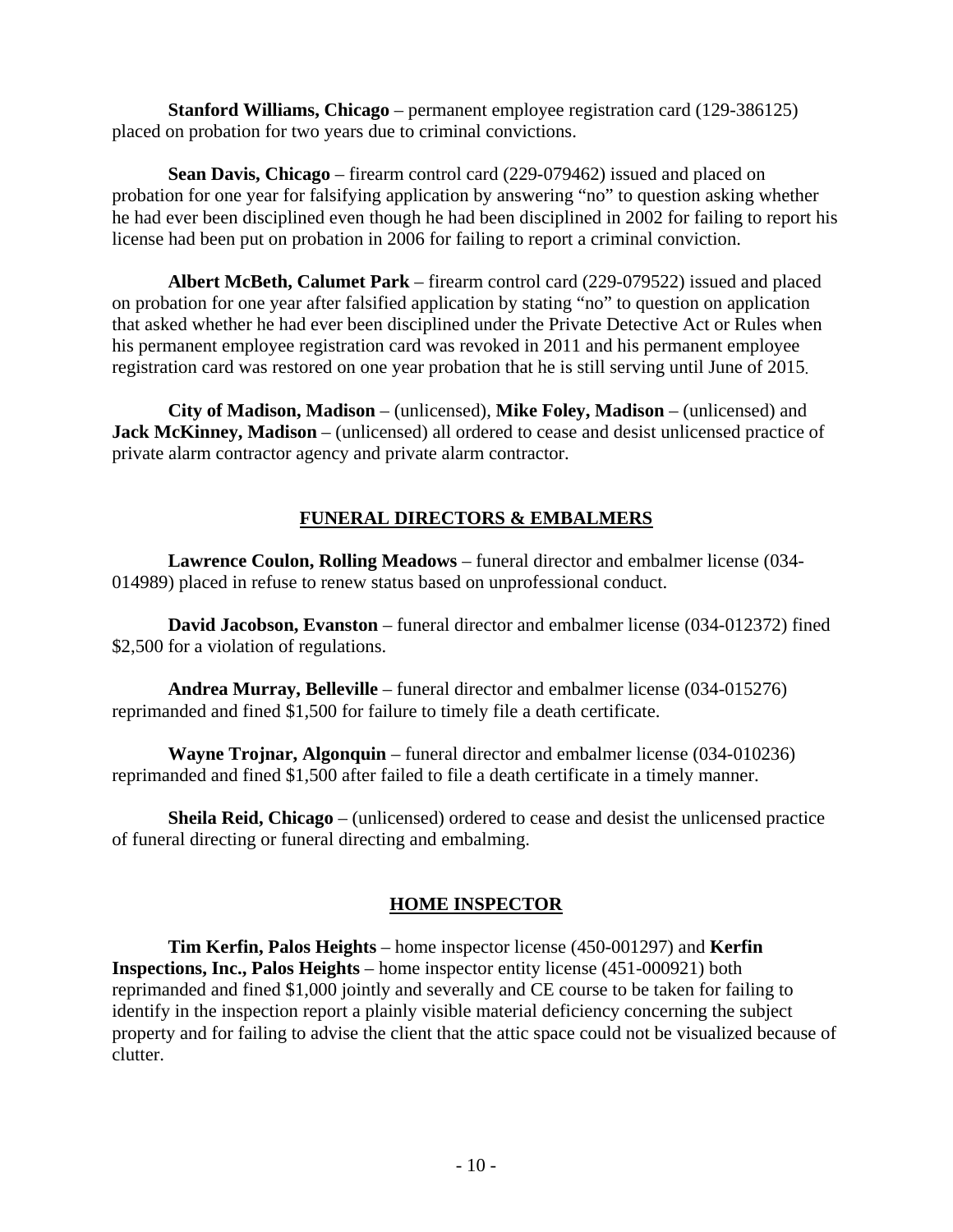#### **MASSAGE THERAPY**

**Qin Liu, Lake in the Hills** – massage therapy license (227-017101) reprimanded and fined \$500 for permitting an employee/agent of the Bamboo Spa, to provide massage for compensation services to patrons/customers of the Bamboo Spa without such employee/agent being licensed by the Department.

**Tory Taylor, Roselle** – massage therapy license (227-012565) permanently revoked as result of December 2014 criminal felony conviction for Criminal Sexual Assault.

**Tranette Williams, Forest Park** – massage therapy license (227-010087) restored to ISAC probation after defaulted on an Illinois educational loan and has now entered into a repayment agreement.

**Chul Yang, Glen Ellyn** – massage therapy license (227-011263) reprimanded due to an August 2013 criminal misdemeanor conviction for Retail Theft.

**Jieyu Wang, Carpentersville** – (unlicensed) ordered to cease and desist the unlicenced practice of massage therapy.

**Lili Zhang, Carpentersville** – (unlicensed) ordered to cease and desist the unlicensed practice of massage therapy.

### **MEDICAL**

**Jawdate Abboud, Oak Brook** – physician and surgeon license (036-087208) reprimanded, required to take remedial CME's and fined \$25,000 for issuing controlled substance prescriptions in his practice on a non-renewed Illinois controlled substance license.

**Samuel Adesoba, Houston, TX** – physician and surgeon license (036-097097) placed in refuse to renew status due to a sister-state discipline in the state of Texas.

**William Castro, Huntington Beach, CA** – physician and surgeon license (036-126734) placed in refuse to renew status due to a sister-state discipline in the state of California.

**Lisa Chodak, Chicago** – physician and surgeon license (036-100337) placed in refuse to renew status due to a sister-state discipline by the state of California.

**Malik Dababneh, Imlay City, MI** – physician and surgeon license (036-087287) indefinitely suspended following his indictment for health care fraud.

**Sherfield Dawson, Urbana** – physician and surgeon license (036-119837) reprimanded due to a breach of patient confidentiality.

**Okosun Edoro, Chicago** – physician and surgeon license (036-109120) placed in refuse to renew status due to a sister-state discipline by the state of Rhode Island after he entered into a consent order for a reprimand due to keeping medical records that lacked adequate detail, and failure to record certain prescriptions and discussions for treatment plans in the medical records.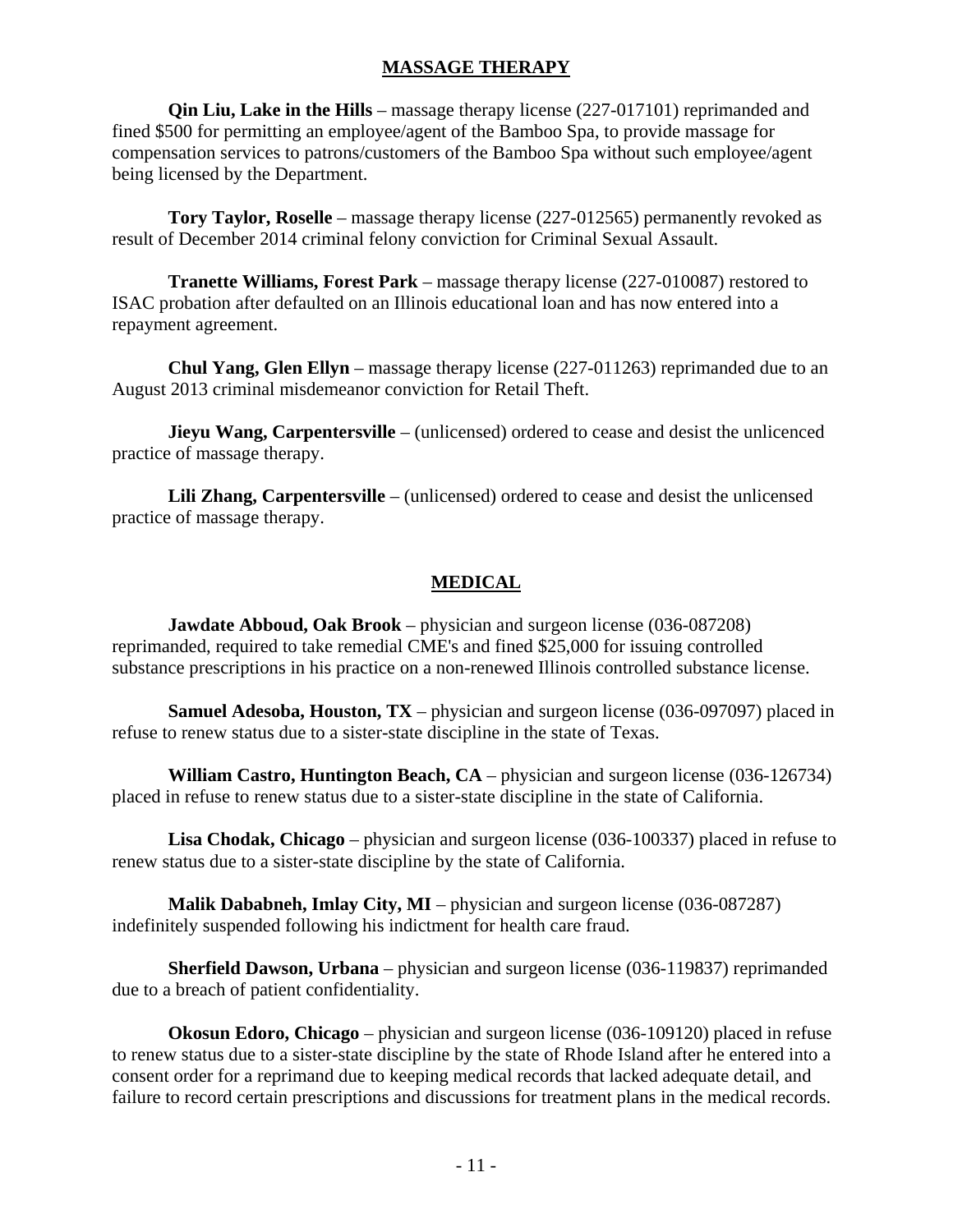**Shaban Farr, Rochester, NY** – physician and surgeon license (036-063271) placed in refuse to renew status due to a sister-state discipline in the state of California after he surrendered his license while California was in the process of revoking his probation.

**Oscar Florendo, Highland** – physician and surgeon license (036-096955) reprimanded, must complete additional CME's and fined \$10,000 based on civil settlement against respondent alleging Fentanyl toxicity due to pain management resulting in death of a patient.

**Ronald Grason, Decatur** – physician and surgeon license (036-043747) indefinitely suspended for failure to file and/or pay Illinois state income taxes.

**David Gregory, Decatur** – physician and surgeon license (036-103155) placed on indefinite probation for a minimum of two years and fined \$1,000 for prescribing controlled substances to several patients of his prior practice without proper evaluation and documentation.

**Michael Hajek, Greeley, CO** – physician and surgeon license (036-066980) placed in refuse to renew status due to a sister-state discipline in the state of Colorado after he was admonished because his prescribing practices and post-operative care fell below the generally accepted standards for care for an orthopedic surgeon.

**Li Huang, Quincy** – physician and surgeon license (036-053121) and controlled substance license (336-017899) temporarily suspended for prescribing controlled substances without legitimate medical reason.

**Jegan Jabez, Berrien Springs, MI** – physician and surgeon license (036-084226) placed in refuse to renew status due to a sister-state discipline in the state of Michigan.

**Abdalmaijid Katranji, Peoria** – physician and surgeon license (036-106848) placed in refuse to renew status due to a sister-state discipline in the state of Michigan.

**Rao Kilaru, Geneva, OH** – physician and surgeon license (036-060189) reprimanded for failure to evaluate a patient prior to laser hair removal by an esthetician in his practice.

**Daniel Kim, Las Vegas, NV** – physician and surgeon license (036-069121) placed in refuse to renew status due to a sister-state discipline in the state of Nevada after he entered into a Settlement Agreement with Nevada for a reprimand, fine, and continuing medical education due to his failure to maintain timely, legible, accurate, and complete medical records.

**Karl Komar, Watertown, NY** – physician and surgeon license (036-070997) voluntarily and permanently relinquished due to prior discipline in the state of New York.

**John Kotis, Arlington Heights** – physician and surgeon license (036-087458) reprimanded, must complete 20 CME hours and fined \$10,000 for alleged failure to properly refund two patients' overpayments following procedures.

**Harsh Kumar, Lake Forest** – physician and surgeon license (036-045256) reprimanded for negligently removing a patient's wrong kidney during a nephroureterectomy.

**Bruce Levy, Glencoe** – physician and surgeon license (036-132037) suspended for 30 days, followed by being placed on indefinite probation for a minimum of 23 months after he violated the terms of his probation with the Department.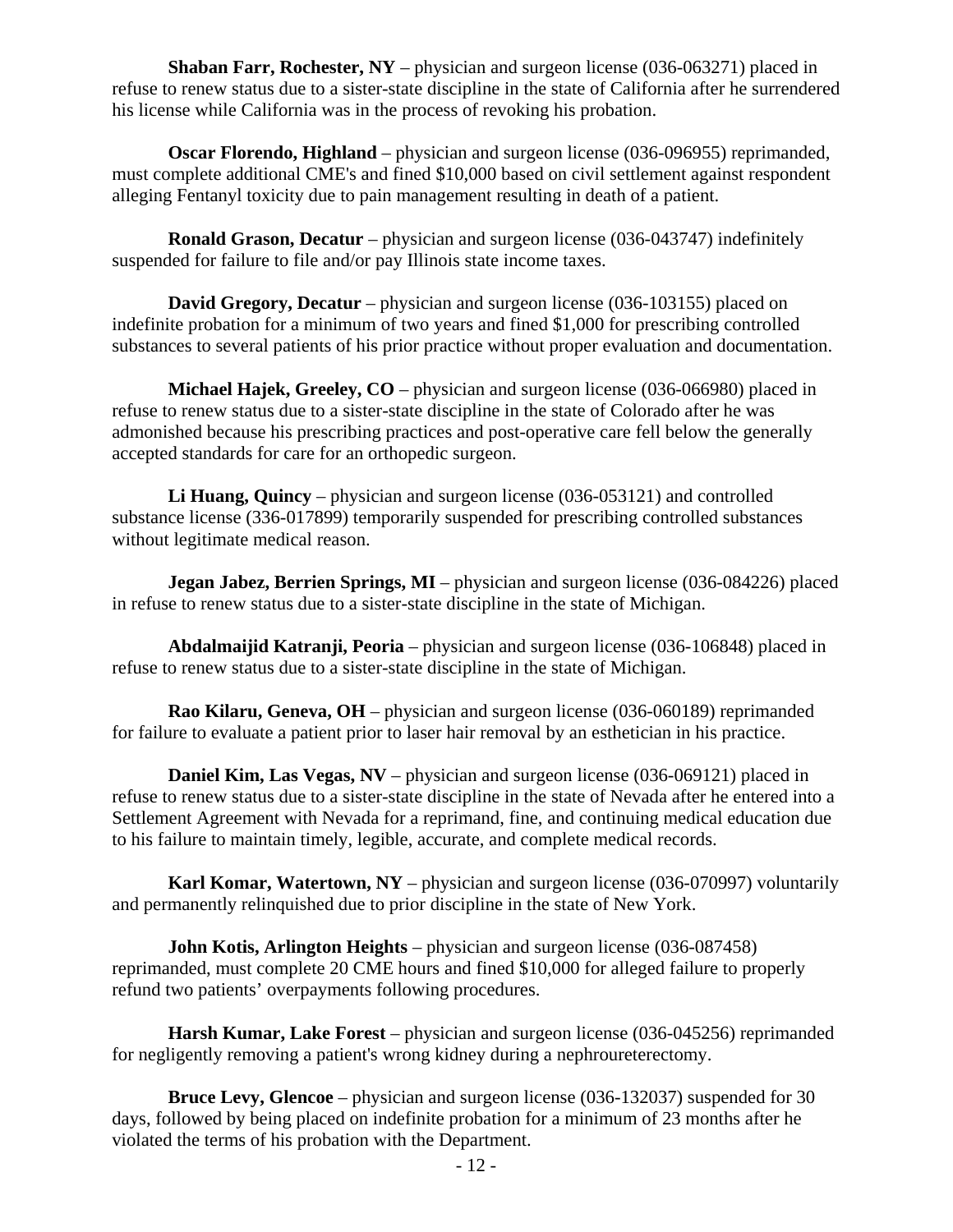**Nanette Liegeois, Oak Brook** – physician and surgeon license (036-129043) indefinitely suspended due to a sister-state discipline in the state of Wisconsin after their Medical Examining Board summarily suspended her license because she is not psychologically fit to practice medicine.

**Henry Lin, Palos Hills** – physician and surgeon license (036-046226) reprimanded after he entered into Integrity Agreement with Illinois Department of Healthcare and Family Services.

**Deanne Long, East Peoria** – physician and surgeon license (036-100813) placed in refuse to renew status due to a sister-state discipline by the state of Utah.

**Edwin Miller, Chicago** – physician and surgeon license (036-037128) reprimanded, required to take CME's and fined \$5,000 for dispensing controlled substances from an office that was not registered with DEA.

**Alberto Pochettino, Rochester, MN** – physician and surgeon license (036-106935) fined \$1,000 for a sister-state discipline in the state of Delaware.

**Christopher Quinn, Oakland, MI** – physician and surgeon license (036-137887) issued and fined \$500 due to a sister-state discipline by the state of Michigan.

**Syed Raoof, Frankfort** – physician and surgeon license (036-112547) placed in refuse to renew status due to a sister-state discipline in the state of Michigan.

**Sally Regan, Rock Hill, SC** – physician and surgeon license (036-091765) placed on indefinite probation due to a sister-state discipline by the state of South Carolina.

**M. Pannir Selvam, Chicago** – physician and surgeon license (036-065767) reprimanded after he entered into Integrity Agreement with Illinois Department of Healthcare and Family Services.

**Jeffrey Simpson, Evanston** – physician and surgeon license (036-067757) placed in refuse to renew status for sister-state discipline in the state of Colorado after he entered into a consent order for a reprimand, probation, civil penalty, and random patient record review due to failing to meet the standard of care during the performance of a bilateral tubal ligation.

**Govindaraju Subramani, Urbana** – physician and surgeon license (036-058678) voluntarily and permanently relinquished due to a prior discipline in the states of Ohio and Wisconsin.

**William Wood, Rockford** – physician and surgeon license (036-076277) and controlled substance licenses (336-039544 & 336-039545) all voluntarily and permanently relinquished for engaging in boundary violations with a patient of his psychiatric practice.

**Steven Dunphy, Springfield** – chiropractic license (038-011337) indefinitely suspended for failure to provide medical records and practicing chiropractic medicine without a valid Illinois license.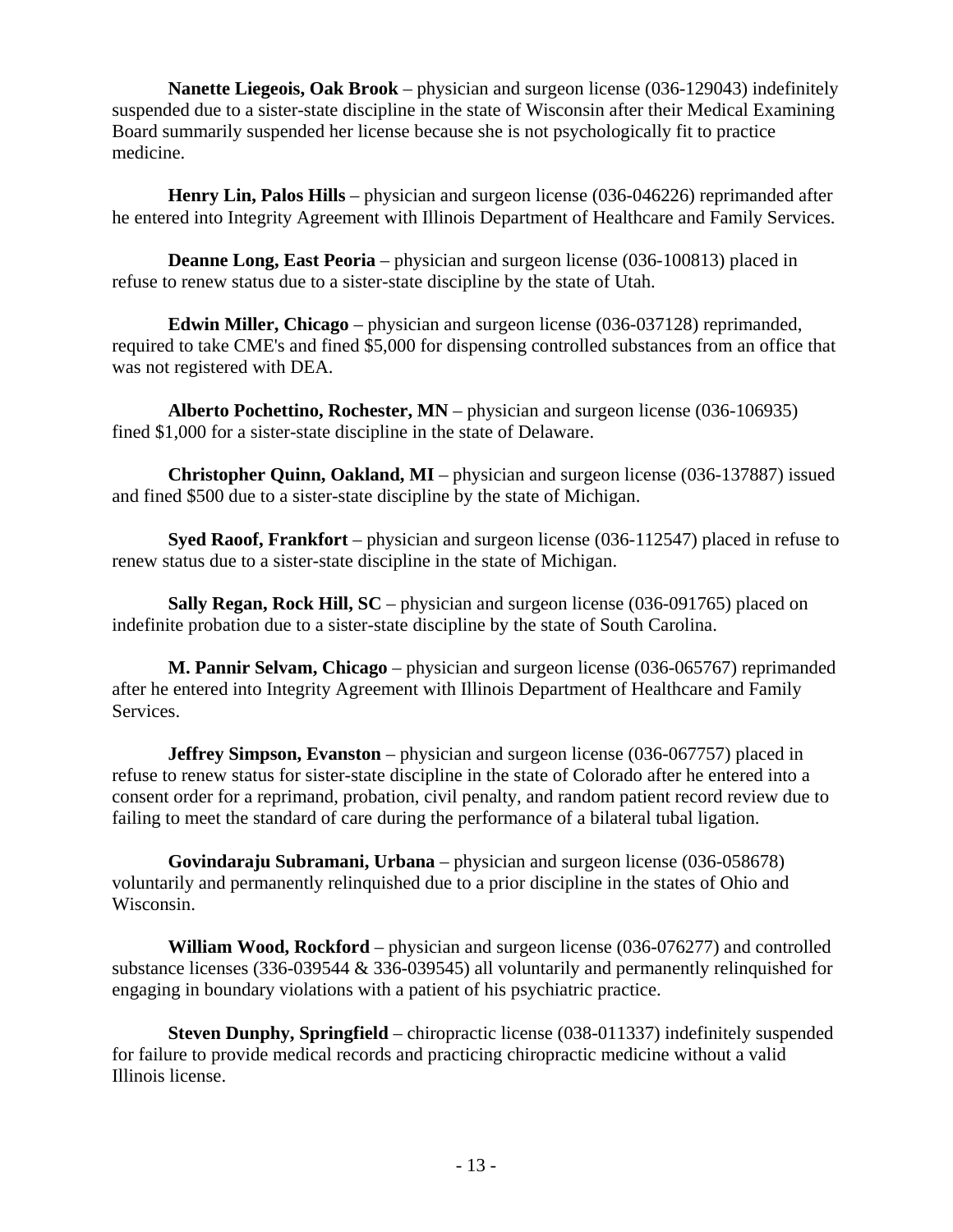**Christopher Leone, Springfield** – chiropractic license (038-010067) indefinitely suspended for a minimum of two years after he plead guilty to criminal charges related to Medicare Fraud.

#### **NURSING**

**Tanya Allen, Athens** – registered nurse license (041-365042) indefinitely suspended due to a criminal conviction.

**Kristyne Ashbrook, Sullivan** – registered nurse license (041-303881) indefinitely suspended for a minimum of six months for diversion of two health providers, positive morphine test at Heritage Heath, failure to report termination, and a misdemeanor conviction for theft of drugs.

**Terry Bednarz, New Lenox** – registered nurse license (041-377030) reprimanded for failure to be accountable for nursing actions and competencies, not fostering a positive relationship with staff, and failing to supervise nurses in the care of two patients pressure ulcers, who required hospitalizations.

**David Broche, Downers Grove** – registered nurse license (041-404007) permanently revoked for conviction of felony child pornography.

**Gwenetta Creacy, Keokuk, IA** – registered nurse license (041-326603) reprimanded for submitting a falsified time card to her employer.

**Michelle Derdzinski, Bourbonnais** – registered nurse license (041-398073) automatically and indefinitely suspended for a minimum of 12 months due to a violation of probation.

**Nixon Encinars, Glenview** – registered nurse license (041-294895) indefinitely suspended for a minimum of six months for pleading guilty to a federal indictment alleging solicitation and receipt of Medicare kickbacks.

**Elaine Framberg, Milledgeville** – registered nurse license (041-341731) placed on indefinite probation with work restrictions for a minimum of two years due to suspected drug diversion.

**Renee Gilich, Joliet** – registered nurse license (041-329197) restored to indefinite probation for a minimum of one year and effective upon payment of fees and filing of forms.

**Ophelia Guillermo, Chicago** – registered nurse license (041-186375) placed on indefinite probation with work restrictions for a minimum of six months for failing to prevent a patient from eloping twice - the second time failed for a week to notify the family or police.

**Joanne Hofstra, Palos Heights** – registered nurse license (041-169321) reprimanded as a health care coordinator of an assisted living facility, she failed to recommend a transfer for the resident out of the assisted living facility and failed to provide for the maintenance of safe and effective nursing care through delegation, after changes in condition of wounds and multiple falls.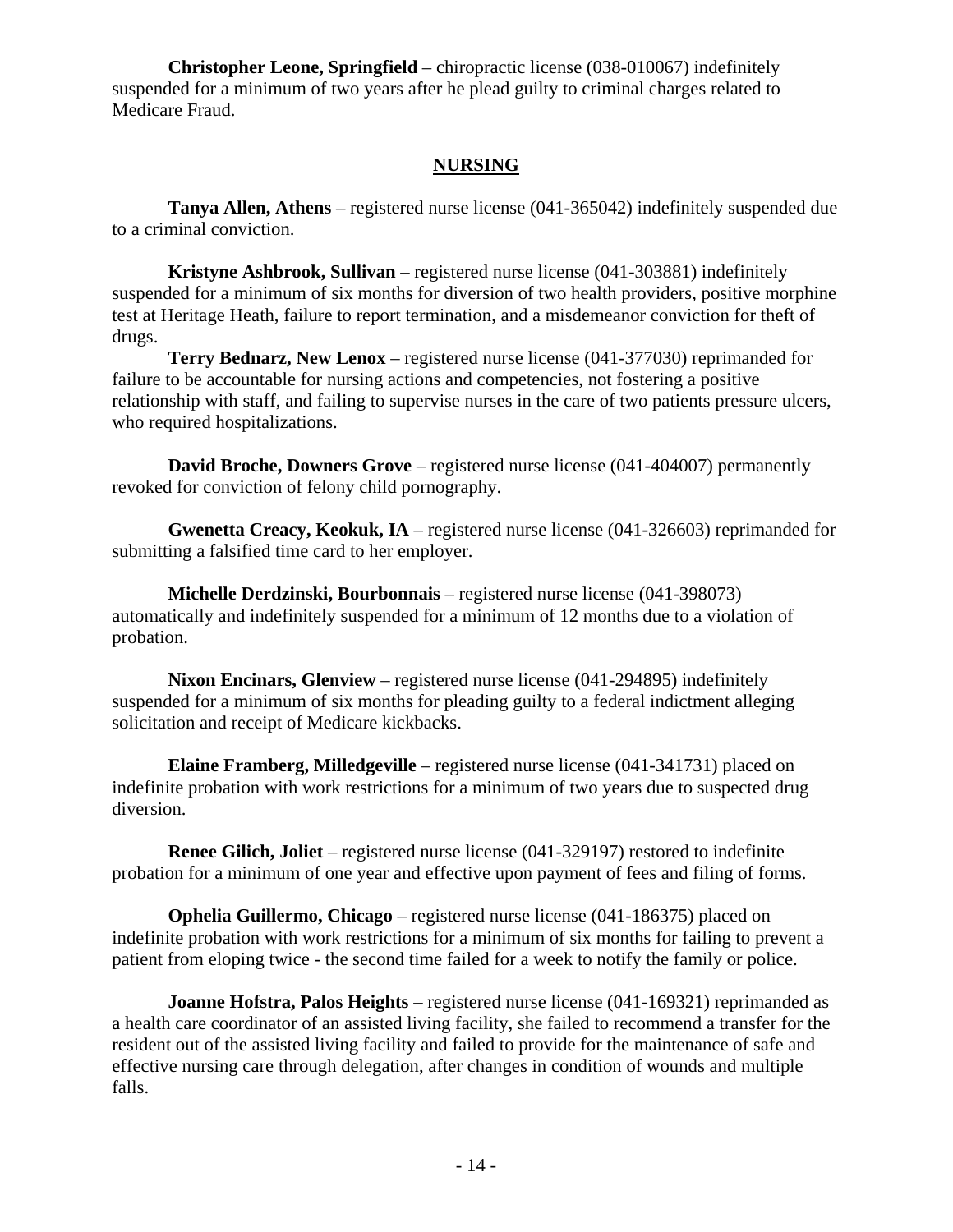**Sophia Janke, Midlothian** – registered nurse license (041-277402) placed on indefinite probation with work restrictions for a minimum of two years for having a positive alcohol test while working, termination and failure to report the incidents to the Department.

**Rudra Komarraju, Madison** – registered nurse license (041-357568) indefinitely suspended for a minimum of five years due to sister-state disciplines in the states of North Dakota, Indiana and Missouri, for: alleged diversion, positive drug test, left syringes of Morphine in a patient's room, failure to chart the administration of Morphine, missing from his assigned floor for three hours when transferring a patient, failure to report termination and surrender of license in another state.

**Avery Kueck, Crown Point, IN** – registered nurse license (041-306295) placed on indefinite probation for receiving a DUI in Indiana.

**Tamara Larry, Riverdale** – registered nurse license (041-346869) placed on indefinite probation for a minimum of one year for having been convicted of DUI on two occasions.

**Jacquelyn Levy, Mesa, AZ** – registered nurse license (041-397188) placed in refuse to renew status due to a sister-state discipline in the state of Arizona for failure to report a Kankakee, Illinois misdemeanor theft conviction when she applied for her Arizona license and for failure to report the Arizona discipline to Illinois.

**Deloris Littlefield, Nebo** – registered nurse license (041-324014) placed in refuse to renew status due to a sister-state discipline in the state of Arizona.

**Daniela McClellan, North Aurora** – registered nurse license (041-234754) indefinitely suspended for a minimum of six months for having been sentenced March 29, 2011 for Driving under the Influence of Alcohol to 24 months conditional discharge.

**Amber McCray, Chatham** – registered nurse license (041-403142) placed on indefinite probation with work restrictions for a minimum of two years due to a positive drug test for methadone.

**Christina Miller, Joliet** – registered nurse license (041-355088) indefinitely suspended for a minimum of six months for having diverted controlled substances from one facility in the State of Illinois; for failure to properly chart the administration of controlled substances; failure to administer medication to patients and failure to report a termination from another facility in the State of Illinois.

**Brandon Owens, Marissa** – registered nurse license (041-399587) placed on indefinite probation for a minimum of two years due to a sister-state discipline.

**Michelle Paulus, Palos Hills** – registered nurse license (041-418505) suspended for being more than 30 days delinquent in the payment of child support.

**Michele Paulus, Elmwood** – registered nurse license (041-287556) suspended for being more than 30 days delinquent in the payment of child support.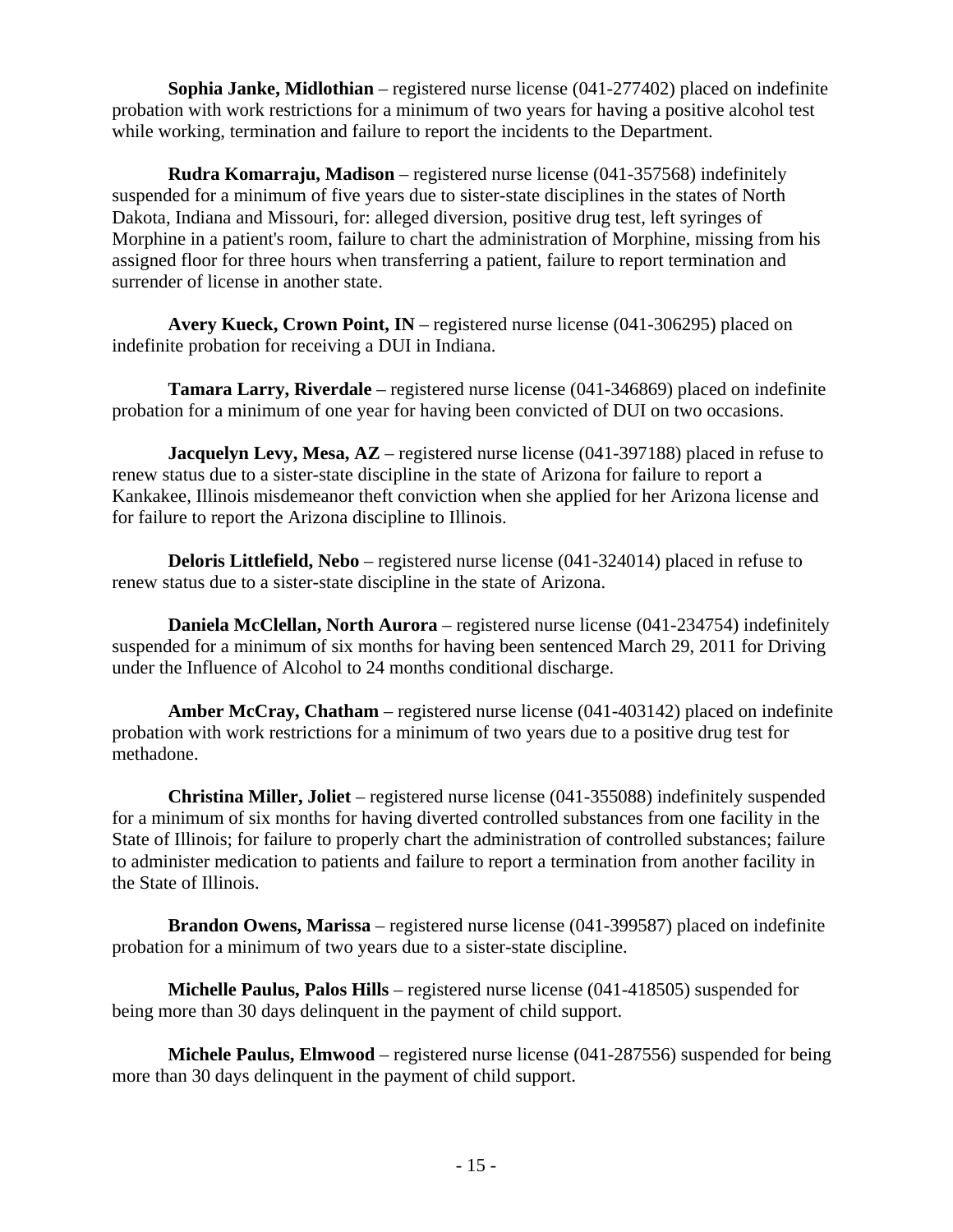**Laurie Peterson, Alexandria, LA** – registered nurse license (041-268306) placed in refuse to renew status for failure to respond to the Department's Notice of Refuse to Renew based on a Louisiana State Board of Nursing suspension for violating the probation order due to a positive pre-employment drug screen.

**Jill Petty, Yorkville** – registered nurse license (041-361574) indefinitely suspended for a minimum of 12 months for a violation of a Care, Counseling and Treatment Agreement.

**Kimberly Ramirez, Momence** – registered nurse license (041-373520) placed on indefinite probation with work restrictions for a minimum of two years after a positive screen at a facility in the state of Illinois in July 2012.

**Angela Shewmake, Godfrey** – registered nurse license (041-307888) indefinitely suspended for a minimum of one year due to a sister-state discipline in the state of Missouri.

**Michelle Spatafora, Antioch** – registered nurse license (041-367174) indefinitely suspended due to a sister-state discipline in the state of Wisconsin.

**Shannon Walick, Morris** – registered nurse license (041-339349) automatically, indefinitely suspended for a minimum of 12 months for a violation of probation.

**Louis Youngblood, Kenner, LA** – registered nurse license (041-263496) placed in refuse to renew status due to a sister-state discipline in the state of Louisiana for failure to comply with Recovering Nurse Program Agreement.

**Jeannie Zembrzuski, Minooka** – registered nurse license (041-297280) placed on indefinite probation with work restrictions for a minimum of three years due to diversion of controlled substances.

**Sarah Brewer, Chicago** – licensed practical nurse license (043-112287) voluntarily and permanently relinquished for having diverted controlled substances from her former employer.

**Cheila Ellis, Cairo** – licensed practical nurse license (043-118651) reprimanded due to a sister-state discipline in the state of Missouri.

**Kayla Frame, Hillsboro** – licensed practical nurse license (043-105868) placed on indefinite probation for a minimum of one year for having tested positive for an illegal and controlled substance for which she did not provide a prescription.

**Kimothy Hill, Chicago** – licensed practical nurse license (043-120611) issued and placed on indefinite probation for a minimum of three years for DUI convictions.

**Krishina Holt, Springfield** – licensed practical nurse license (043-120612) issued and place on one year non-reporting probation due to multiple arrests.

**Heather Johnson, Sterling** – licensed practical nurse license (043-085340) placed on probation for one year for having been terminated from employment due to calling in prescriptions for personal use.

**Kimberly Lovett, Sycamore** – licensed practical nurse license (043-113515) reprimanded due to a conviction for retail theft of merchandise valued at less than \$300.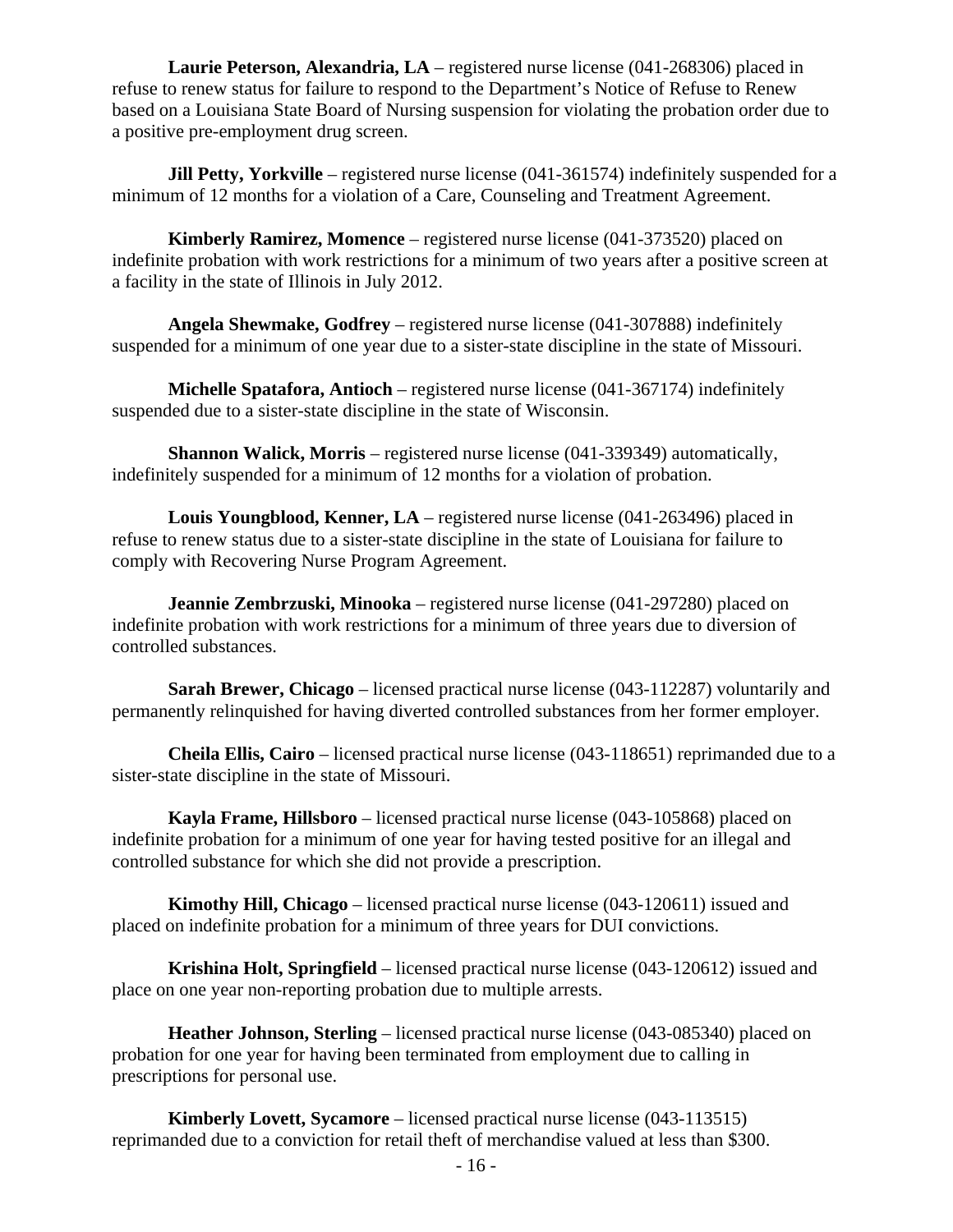**Mandy Maddox, Robinson** – licensed practical nurse license (043-111209) placed in refuse to renew status due to a conviction for Possession of Drug Paraphernalia.

**Jennifer McDonald, Springfield** – licensed practical nurse license (043-073867) indefinitely suspended for a minimum of 12 months after she violated her probation by testing positive for Fentanyl in a "for cause" employer drug test.

**Melissa Morey, London Mills** – licensed practical nurse license (043-090164) placed in refuse to renew status due to a conviction for Driving Under the Influence.

**Bradford Farrington, Land O' Lakes, FL** – advanced practice nurse license (209- 000625) and registered nurse license (041-206467) both placed in refuse to renew status for his forgery of a prescription and cocaine addiction and for failure to report same.

**Karen Harrer, New Orleans, LA** – advanced practice nurse license (209-000396) and controlled substance license (309-000219) indefinitely suspended for a minimum of six months due to a sister-state discipline in the state of Louisiana.

### **PHARMACY**

**Avniel Bridge, Chicago** – pharmacy technician license (049-155687) renewed on probation after defaulted on an Illinois educational loan and has now entered into a repayment agreement.

**Melissa Day, Rantoul** – pharmacy technician license (049-208023) renewed on probation after defaulted on an Illinois educational loan and has now entered into a repayment agreement.

**Marcus Gibson, Peoria** – pharmacy technician license (049-202401) restored to probation after defaulted on an Illinois educational loan and has now entered into a repayment agreement.

**Dawn Harris, Chicago** – pharmacy technician license (049-148458) renewed on probation after defaulted on an Illinois educational loan and has now entered into a repayment agreement.

**Jean Marcel, Hazel Crest** – pharmacy technician license (049-107198) placed in refuse to renew status for being more than 30 days delinquent in the payment of child support.

**Artesia Sykes, Chicago** – pharmacy technician license (049-197409) placed in refuse to renew status for failure to respond to the Department's Notice of Refuse to Renew, based on misdemeanor convictions for theft and resisting arrest.

**Erica Lindsay, Schererville, IN** – pharmacist license (051-288739) placed in refuse to renew status for having abruptly terminated her role as pharmacist-in-charge and failing to perform a final controlled substance audit.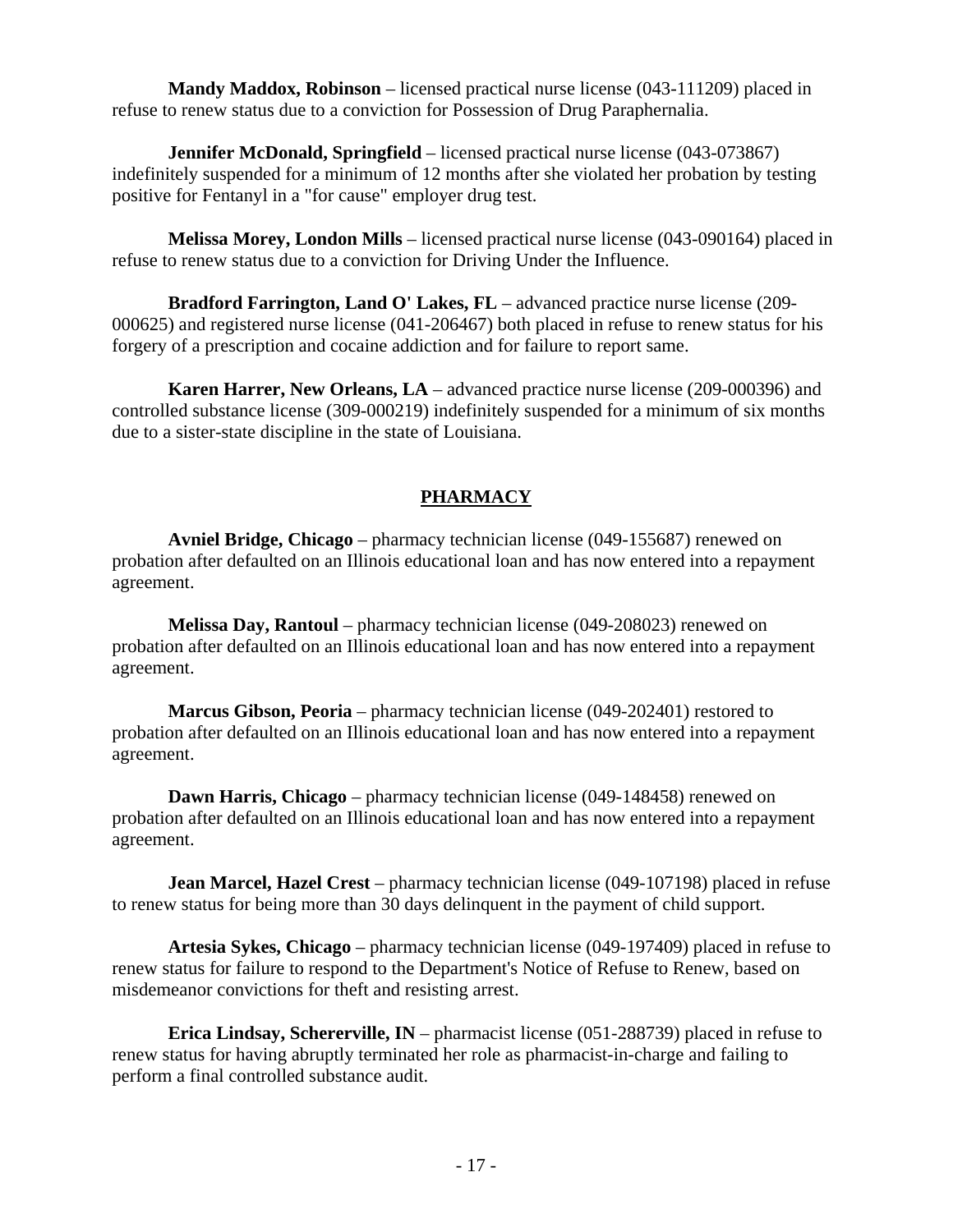**Elliot Linsky, Chicago** – pharmacist license (051-028528) placed on probation for one year and fined \$500 due to violation of Pharmacy Practice Act related to expired medications and return of drug violations.

**Harvey Smith, Calumet Park** – pharmacist license (051-029827) placed on nonreporting probation for two years due to a sister-state discipline in the state of Louisiana for failing to give Louisiana, within 60 days of request, copies of his misdemeanor records when applying for licensure.

#### **PHYSICAL THERAPY**

**Corvoisier Hislop, Des Plaines** – physical therapy license (070-018906) reprimanded as result of failing to maintain accurate physical therapy treatment records concerning physician therapy treatment provided for a patient.

**Pamela Smith, Westmont** – physical therapy license (070-005243) placed on probation which terminates on June 12, 2017, as a result of Excessive Use of Alcohol in April, 2012, which resulted in physical therapist being unable to practice until June, 2012.

### **PSYCHOLOGY**

**Brian Mamott, Freeport** – clinical psychologist license (071-005752) reprimanded due to a self-reported sister-state discipline in the state of Wisconsin.

**Benton Cook, Chicago** – (unlicensed) ordered to cease and desist unlicensed practice and advertising as a Clinical psychologist.

#### **REAL ESTATE**

**Estelle Baker, Joliet** – community association manager license (261-000036) suspended for being more than 30 days delinquent in the payment of child support.

**Angela Moore, Chicago** – community association manager license (261-001133) fined \$500 for practicing on an expired license.

**William Burg, Decatur** – real estate managing broker license (471-007863) placed on probation for two years for entering into a listing agreement which lacked a listing price and a definite duration of the agreement.

**Miroslaw Firlej, Norridge** – real estate managing broker license (471-014480) automatically revoked for violating the terms of an order.

**Kathryn Krause, Round Lake Beach** – real estate managing broker license (471- 018265) revoked for violating the terms of a non-disciplinary order.

**Jan Searcy, Frankfort** – real estate managing broker license (471-009321) automatically revoked for violating the terms of a consent order.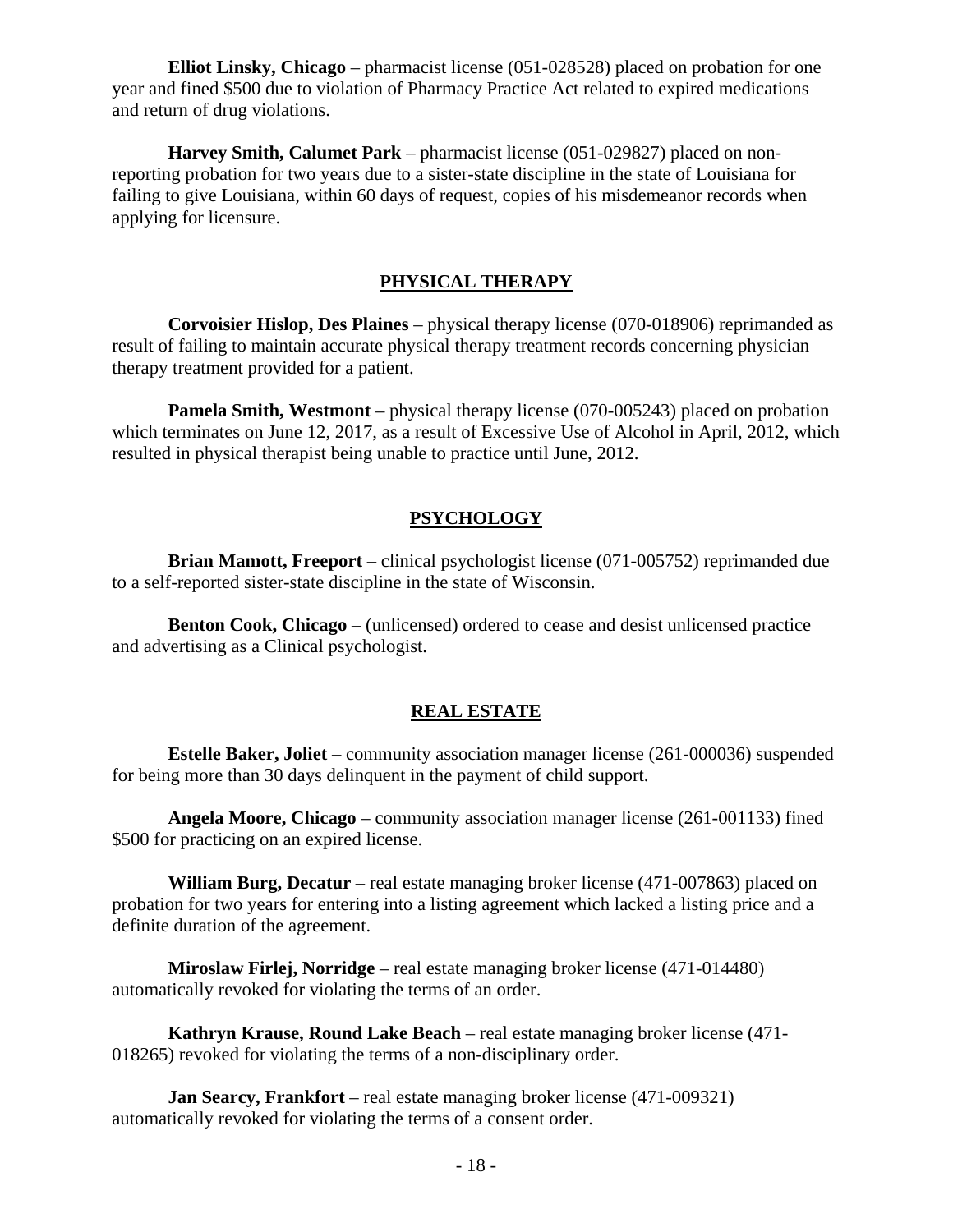**Reginald Searcy, Frankfort** – real estate managing broker license (471-009323) automatically revoked for violating the terms of a consent order.

**John Wrobel, Chicago** – real estate managing broker license (471-008681) suspended for being more than 30 days delinquent in the payment of child support.

**Clarence Ford, Orland Park** – real estate broker license (475-131459) indefinitely suspended and fined \$2,500 for failure to complete required 18 hours of continuing education during the period of May 1, 2009 to April 30, 2012, prior to renewing real estate broker license.

**David Kozlicki, Chicago** – real estate broker license (475-127047) indefinitely suspended and fined \$2,500 for failure to complete required 18 hours of continuing education during the period of May 1, 2009 to April 30, 2012, prior to renewing real estate broker license.

**Nicholas Matela, Homewood** – real estate broker license (475-166221) placed on probation for two years due to prior felony criminal convictions.

**William McCrudden, Orland Park** – real estate broker license (475-129563) indefinitely suspended and fined \$2,500 for failure to complete required 18 hours of continuing education during the period of May 1, 2009 to April 30, 2012, prior to renewing real estate broker license

**Janna Riley, New Troy, MI** – real estate broker license (475-096710) indefinitely suspended for a minimum of three years and fined \$25,000 and application for real estate managing broker license is denied for writing and negotiating checks to herself from a client account without authority.

**Janis Shields, Chicago** – real estate broker license (475-131351) indefinitely suspended and fined \$2,500 for failure to complete required 18 hours of continuing education during the period of May 1, 2009 to April 30, 2012, prior to renewing real estate broker license

**Roxana Aranibar, Chicago** – (unlicensed) ordered to cease and desist the unlicensed practice of real estate.

**Lara Brooke, Chicago** – (unlicensed) ordered to cease and desist the unlicensed practice of real estate and assessed a \$5,000 civil penalty.

**Brian Brown, Belleville** – (unlicensed) ordered to cease and desist the unlicensed practice as community association management.

**Delight Cherry, Chicago** – (unlicensed) ordered to cease and desist the unlicensed practice of real estate and assessed a \$5,000 civil penalty.

**Alex Coursen, Chicago** – (unlicensed) ordered to cease and desist the unlicensed practice of real estate and assessed a \$5,000 civil penalty.

**Exlusive Sales.Com, Orlando, FL** – (unlicensed) ordered to cease and desist the unlicensed practice of real estate.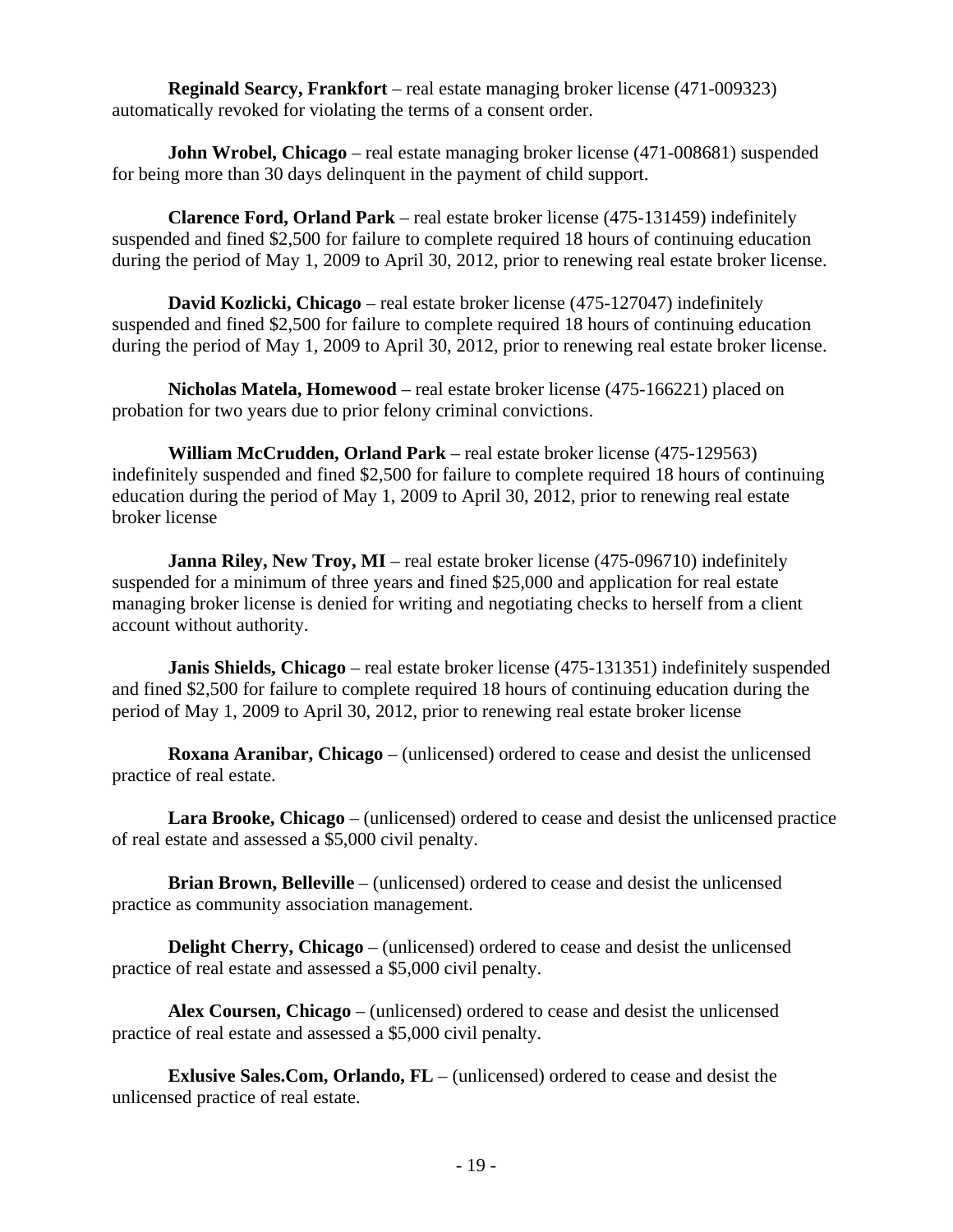**Gladys Flynn, Bolingbrook** – (unlicensed) ordered to cease and desist the unlicensed practice of community association management.

**ICMG, Inc, Holmes, PA** – (unlicensed) ordered to cease and desist from any and all unlicensed real estate practice in the sale or rental of timeshares involving residents of the State of Illinois, whether the timeshare properties themselves are located in Illinois or elsewhere.

**Premier Market Solutions, Kissimmee, FL** – (unlicensed) ordered to cease and desist from any and all unlicensed real estate practice in the sale or rental of timeshares involving residents of the State of Illinois, whether the timeshare properties themselves are located in Illinois or elsewhere.

**Juan Reyes, Chicago** – (unlicensed) ordered to cease and desist the unlicensed practice of real estate.

**RJ Seidel, Chicago** – (unlicensed) ordered to cease and desist the unlicensed practice of real estate and assessed a \$5,000 civil penalty.

**The Exchange Apartment Finders Inc., Chicago** – (unlicensed) ordered to cease and desist the unlicensed practice of real estate and assessed a \$100,000 civil penalty.

**Time Share Hot List, FL** – (unlicensed) ordered to cease and desist the unlicensed practice of real estate.

**Timeshare Rent or Sell, El Cajon, CA** – (unlicensed) ordered to cease and desist any and all unlicensed real estate practice in the sale or rental of timeshares involving residents of the State of Illinois, whether the timeshare properties themselves are located in Illinois of elsewhere.

### **ROOFING CONTRACTORS**

**All Weather Construction, Chicago** – roofing contractor license (104-003626) placed in refuse to renew status after practiced roofing contracting on a non-renewed license, incompetence in roofing practice, failed to respond to a 60-day letter and for unprofessional conduct.

**Chris Moore Construction, Paris** – roofing contractor license (104-015415) reprimanded and fined \$1,000 based on aiding and assisting unlicensed roofing contracting practice.

**Perfect Choice Exteriors LLC, Creve Coeur** – roofing contractor license (104-016978) issued and placed on probation for one year after previously disciplined in Illinois for subcontracting roofing work to an unlicensed entity.

**All-Pro Roofing, Chicago** – (unlicensed) ordered to cease and desist the unlicensed practice of roofing contracting.

**Contreras Roofing & Restoration LLC, Anderson, IN** – (unlicensed) ordered to cease and desist the unlicensed practice of roofing contracting.